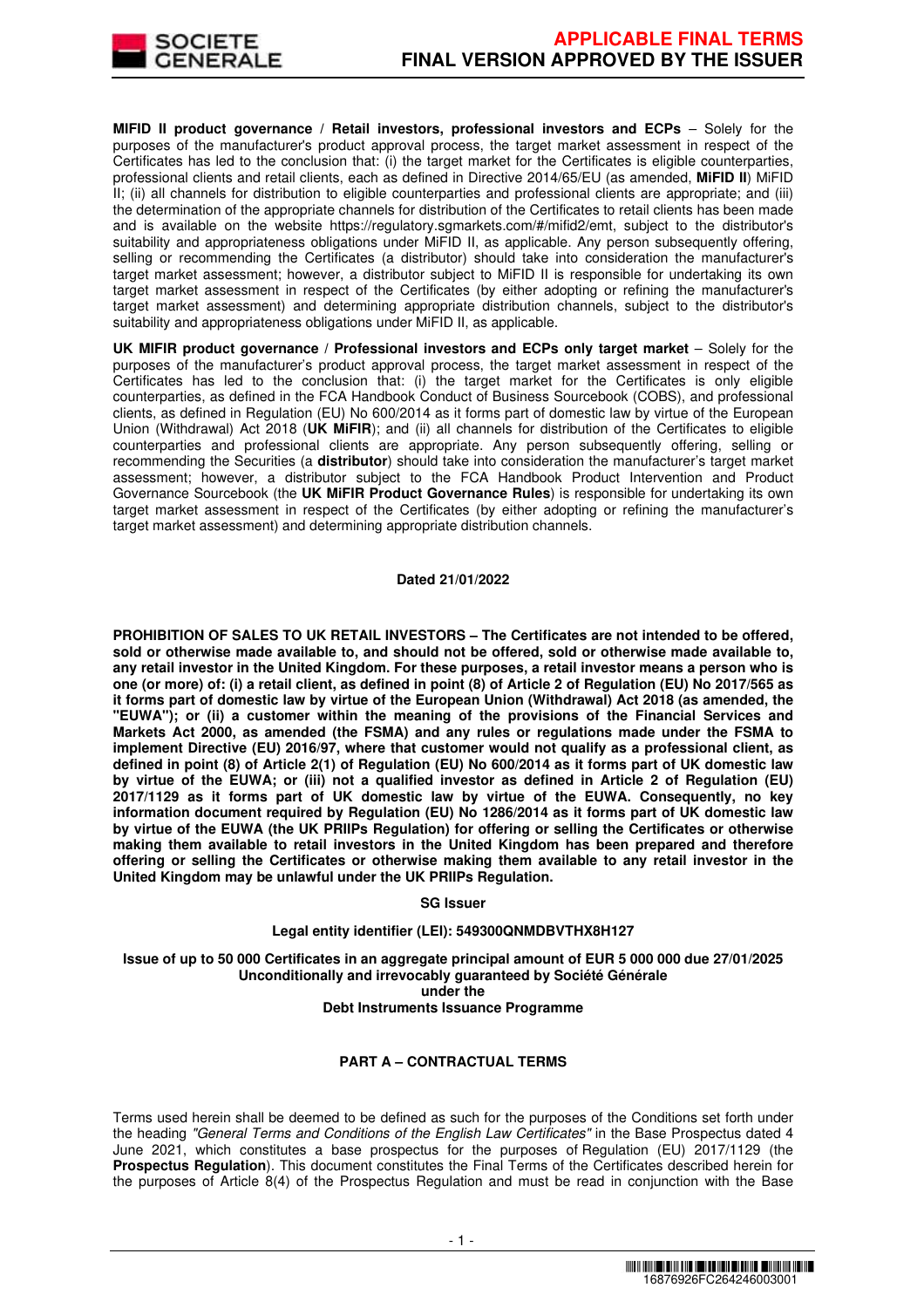

Prospectus and the supplement to such Base Prospectus dated 14 January 2022 and any other supplement published prior to the Issue Date (as defined below) (the **Supplement**(s)); provided, however, that to the extent such Supplement (i) is published after these Final Terms have been signed or issued and (ii) provides for any change to the Conditions as set out under the heading "General Terms and Conditions of the English Law Certificates", such change shall have no effect with respect to the Conditions of the Certificates to which these Final Terms relate. Full information on the Issuer, the Guarantor and the offer of the Certificates is only available on the basis of the combination of these Final Terms, the Base Prospectus and any Supplement(s). Prior to acquiring an Interest in the Certificates described herein, prospective investors should read and understand the information provided in these Final Terms, the Base Prospectus and any Supplement(s) and be aware of the restrictions applicable to the offer and sale of such Certificates in the United States or to, or for the account or benefit of, persons that are not Permitted Transferees. A summary of the issue of the Certificates is annexed to these Final Terms.

Copies of the Base Prospectus, any Supplement(s) and these Final Terms are available for inspection from the head office of the Issuer, the Guarantor, the specified offices of the Paying Agents and, in the case of Certificates admitted to trading on the Regulated Market or on Euro MTF of the Luxembourg Stock Exchange, on the website of the Luxembourg Stock Exchange (www.bourse.lu) and, in the case of Non-Exempt Offers; on the website of the Issuer (http://prospectus.socgen.com).

| 1.  | (i)   | <b>Series Number:</b>                                                            | 236164EN/22.2                                                                                                                                                                                      |  |
|-----|-------|----------------------------------------------------------------------------------|----------------------------------------------------------------------------------------------------------------------------------------------------------------------------------------------------|--|
|     | (ii)  | <b>Tranche Number:</b>                                                           | 1                                                                                                                                                                                                  |  |
|     | (iii) | Date on which the Certificates<br>become fungible:                               | Not Applicable                                                                                                                                                                                     |  |
| 2.  |       | <b>Specified Currency:</b>                                                       | <b>EUR</b>                                                                                                                                                                                         |  |
| 3.  |       | <b>Aggregate Nominal Amount:</b>                                                 |                                                                                                                                                                                                    |  |
|     | (i)   | - Tranche:                                                                       | up to 50 000 Certificates in an aggregate principal amount of<br>EUR 5 000 000                                                                                                                     |  |
|     | (ii)  | - Series:                                                                        | up to 50 000 Certificates in an aggregate principal amount of<br>EUR 5 000 000                                                                                                                     |  |
| 4.  |       | <b>Issue Price:</b>                                                              | EUR 100 per Certificate of EUR 100 Specified Denomination                                                                                                                                          |  |
| 5.  |       | <b>Specified Denomination(s):</b>                                                | <b>EUR 100</b>                                                                                                                                                                                     |  |
| 6.  | (i)   | <b>Issue Date:</b><br>(DD/MM/YYYY)                                               | 04/02/2022                                                                                                                                                                                         |  |
|     | (ii)  | <b>Interest Commencement Date:</b>                                               | <b>Issue Date</b>                                                                                                                                                                                  |  |
| 7.  |       | <b>Final Exercise Date:</b><br>(DD/MM/YYYY)                                      | 27/01/2025                                                                                                                                                                                         |  |
| 8.  |       | <b>Governing law:</b>                                                            | English law                                                                                                                                                                                        |  |
| 9.  | (i)   | <b>Status of the Certificates:</b>                                               | Unsecured                                                                                                                                                                                          |  |
|     | (ii)  | Date of corporate authorisation<br>obtained for the issuance of<br>Certificates: | Not Applicable                                                                                                                                                                                     |  |
|     | (iii) | <b>Type of Structured Certificates:</b>                                          | <b>Share Linked Certificates</b>                                                                                                                                                                   |  |
|     |       |                                                                                  | The provisions of the following Additional Terms and<br>Conditions apply:<br>Additional Terms<br>Conditions for Share<br>and<br>Linked<br>Certificates and Depositary Receipts Linked Certificates |  |
|     | (iv)  | <b>Reference of the Product</b>                                                  | 3.3.3 with Option 1 applicable as described in the Additional<br>Terms and Conditions relating to Formulae                                                                                         |  |
| 10. |       | <b>Interest Basis:</b>                                                           | See section "PROVISIONS RELATING TO INTEREST (IF<br>ANY) PAYABLE" below.                                                                                                                           |  |
| 11. |       | <b>Redemption/Payment Basis:</b>                                                 | See section "PROVISIONS RELATING TO REDEMPTION"<br>below.                                                                                                                                          |  |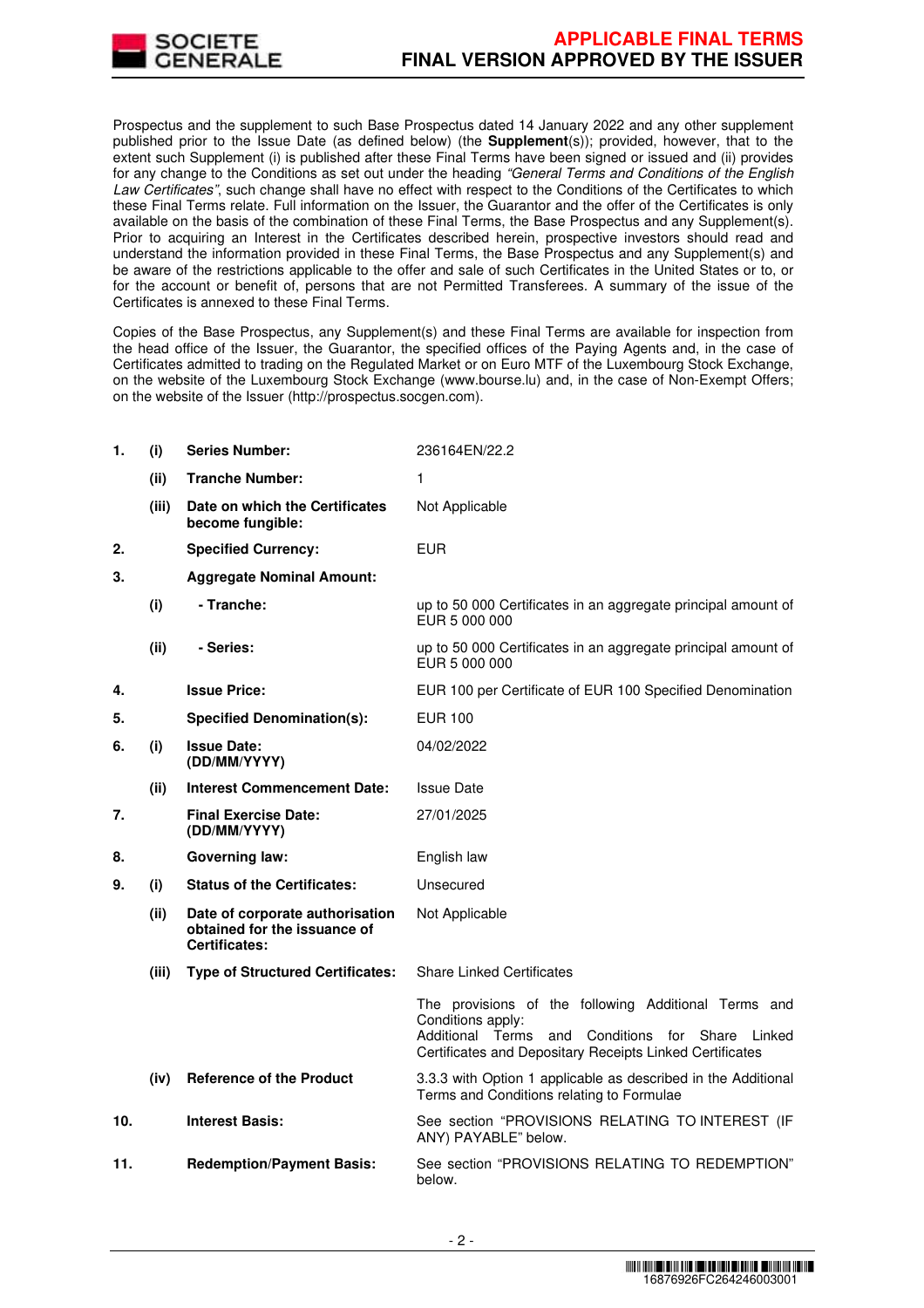

| 12. |       | Issuer's/Certificateholders'<br>redemption option:                             | See section "PROVISIONS RELATING TO REDEMPTION"<br>below.                                                                                                                                                                                                                                                                                                                                                                                                                                                                                                                                          |  |  |
|-----|-------|--------------------------------------------------------------------------------|----------------------------------------------------------------------------------------------------------------------------------------------------------------------------------------------------------------------------------------------------------------------------------------------------------------------------------------------------------------------------------------------------------------------------------------------------------------------------------------------------------------------------------------------------------------------------------------------------|--|--|
|     |       | PROVISIONS RELATING TO INTEREST (IF ANY) PAYABLE                               |                                                                                                                                                                                                                                                                                                                                                                                                                                                                                                                                                                                                    |  |  |
| 13. |       | <b>Fixed Rate Certificate</b><br><b>Provisions:</b>                            | Not Applicable                                                                                                                                                                                                                                                                                                                                                                                                                                                                                                                                                                                     |  |  |
| 14. |       | <b>Floating Rate Certificate</b><br><b>Provisions:</b>                         | Not Applicable                                                                                                                                                                                                                                                                                                                                                                                                                                                                                                                                                                                     |  |  |
| 15. |       | <b>Structured Interest Certificate</b><br><b>Provisions:</b>                   | Applicable as per Condition 3.3 of the General Terms and<br>Conditions                                                                                                                                                                                                                                                                                                                                                                                                                                                                                                                             |  |  |
|     | (i)   | <b>Structured Interest Amount(s)</b>                                           | Unless previously redeemed, on each Interest Payment<br>Date(i) (i from 1 to 36), the Issuer shall pay to the<br>Certificateholders,<br>for each Certificate,<br>an<br>amount<br>determined by the Calculation Agent as follows:                                                                                                                                                                                                                                                                                                                                                                   |  |  |
|     |       |                                                                                | Scenario 1:                                                                                                                                                                                                                                                                                                                                                                                                                                                                                                                                                                                        |  |  |
|     |       |                                                                                | If on Valuation Date(i), WorstPerformance(i) is higher than or<br>equal to -40%, then:                                                                                                                                                                                                                                                                                                                                                                                                                                                                                                             |  |  |
|     |       |                                                                                | Structured<br>Interest<br>Amount(i)<br>Specified<br>Max(0;<br>$=$<br>Denomination x (i x 0.88%) - SumCouponsPaid(i-1))                                                                                                                                                                                                                                                                                                                                                                                                                                                                             |  |  |
|     |       |                                                                                | Scenario 2:                                                                                                                                                                                                                                                                                                                                                                                                                                                                                                                                                                                        |  |  |
|     |       |                                                                                | If on Valuation Date(i), WorstPerformance(i) is lower than -<br>40%, then:                                                                                                                                                                                                                                                                                                                                                                                                                                                                                                                         |  |  |
|     |       |                                                                                | Structured Interest Amount(i) = 0 (zero)                                                                                                                                                                                                                                                                                                                                                                                                                                                                                                                                                           |  |  |
|     |       |                                                                                | Definitions relating to the Structured Interest Amount are set<br>out in paragraph 25(ii) "Definitions relating to the Product"                                                                                                                                                                                                                                                                                                                                                                                                                                                                    |  |  |
|     | (ii)  | <b>Specified Period(s)/Interest</b><br><b>Payment Date(s):</b><br>(DD/MM/YYYY) | Interest Payment Date(i) (i from 1 to 36): 25/02/2022;<br>25/03/2022;<br>25/05/2022;<br>26/04/2022;<br>27/06/2022;<br>25/07/2022;<br>25/08/2022;<br>26/09/2022;<br>25/10/2022;<br>25/11/2022;<br>27/12/2022;<br>25/01/2023;<br>27/02/2023;<br>25/04/2023;<br>25/05/2023;<br>26/06/2023;<br>27/03/2023;<br>25/07/2023;<br>25/08/2023;<br>25/09/2023;<br>25/10/2023;<br>27/12/2023;<br>25/01/2024;<br>26/02/2024;<br>27/11/2023;<br>25/03/2024;<br>25/04/2024;<br>27/05/2024;<br>25/06/2024;<br>25/10/2024;<br>25/07/2024;<br>26/08/2024;<br>25/09/2024;<br>25/11/2024;<br>27/12/2024;<br>27/01/2025 |  |  |
|     | (iii) | <b>Business Day</b><br><b>Convention:</b>                                      | Following Business Day Convention (unadjusted)                                                                                                                                                                                                                                                                                                                                                                                                                                                                                                                                                     |  |  |
|     | (iv)  | <b>Day Count Fraction:</b>                                                     | Not Applicable                                                                                                                                                                                                                                                                                                                                                                                                                                                                                                                                                                                     |  |  |
|     | (v)   | <b>Business Centre(s):</b>                                                     | Not Applicable                                                                                                                                                                                                                                                                                                                                                                                                                                                                                                                                                                                     |  |  |
| 16. |       | <b>Zero Coupon Certificate</b><br><b>Provisions:</b>                           | Not Applicable                                                                                                                                                                                                                                                                                                                                                                                                                                                                                                                                                                                     |  |  |
|     |       | PROVISIONS RELATING TO REDEMPTION                                              |                                                                                                                                                                                                                                                                                                                                                                                                                                                                                                                                                                                                    |  |  |
| 17. |       | Redemption at the option of the<br>Issuer:                                     | Not Applicable                                                                                                                                                                                                                                                                                                                                                                                                                                                                                                                                                                                     |  |  |
| 18. |       | Redemption at the option of the                                                | Not Applicable                                                                                                                                                                                                                                                                                                                                                                                                                                                                                                                                                                                     |  |  |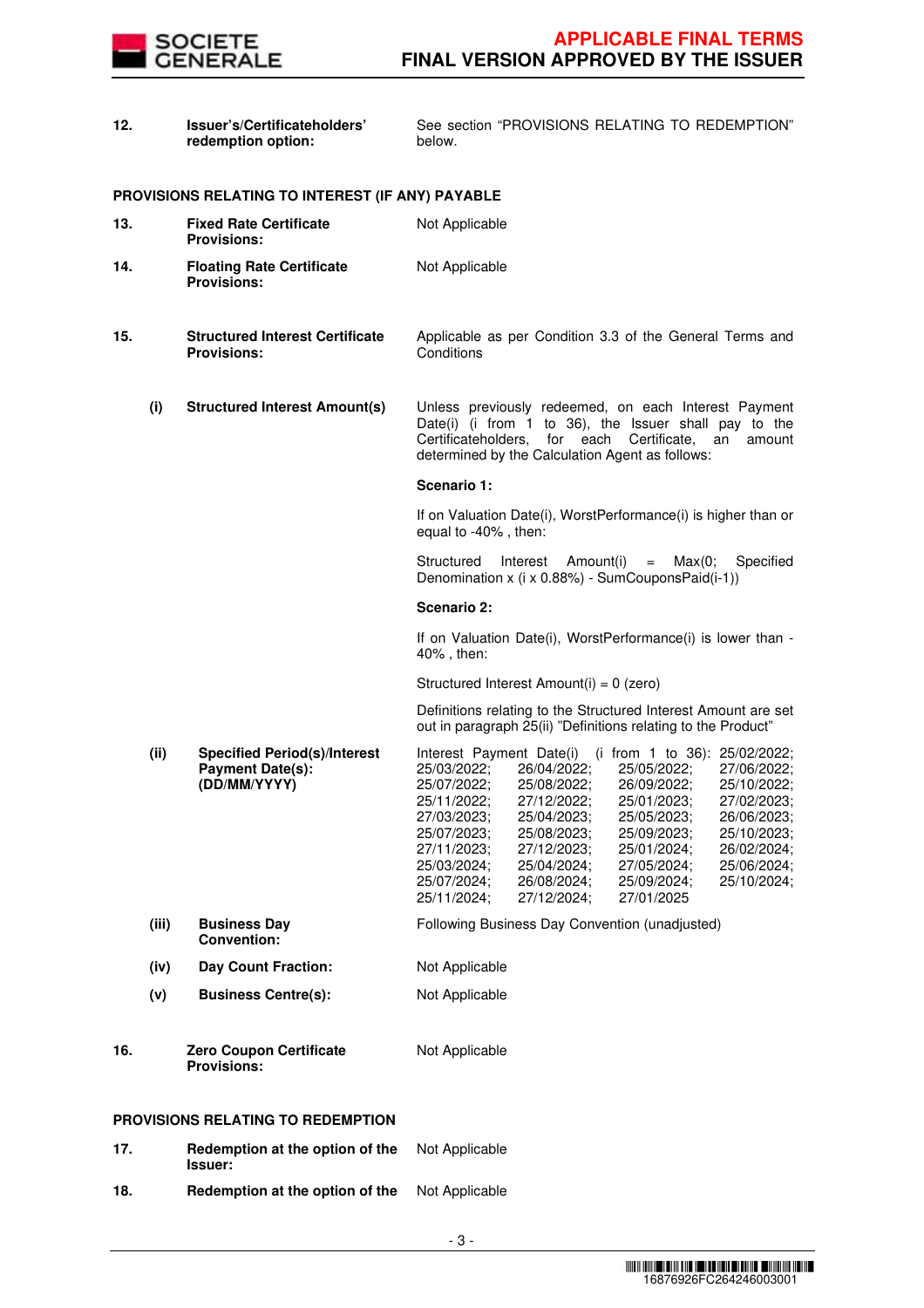

|     |       | Certificateholders:                                           |                                                                                                                                                                                                                                                                                                                                                                                                                                                                                                                              |  |
|-----|-------|---------------------------------------------------------------|------------------------------------------------------------------------------------------------------------------------------------------------------------------------------------------------------------------------------------------------------------------------------------------------------------------------------------------------------------------------------------------------------------------------------------------------------------------------------------------------------------------------------|--|
| 19. |       | <b>Automatic Early Redemption:</b>                            | Applicable as per Condition 6.4.2 of the General Terms and<br>Conditions<br>Unless previously redeemed, if an Automatic<br>Early<br>Redemption Event has occurred, then the Issuer shall<br>redeem early the Certificates<br>on<br>Automatic<br>Early<br>Redemption Date(i) (i from 6 to 35) in accordance with the<br>following provisions in respect of each Certificate:                                                                                                                                                  |  |
|     | (i)   | <b>Automatic Early Redemption</b><br>Amount(s):               |                                                                                                                                                                                                                                                                                                                                                                                                                                                                                                                              |  |
|     |       |                                                               | Automatic Early Redemption Amount(i)<br>Specified<br>$=$<br>Denomination x (100%)                                                                                                                                                                                                                                                                                                                                                                                                                                            |  |
|     |       |                                                               | Definitions relating to the Automatic Early Redemption<br>Amount are set out in paragraph 25(ii) "Definitions relating to<br>the Product".                                                                                                                                                                                                                                                                                                                                                                                   |  |
|     | (ii)  | <b>Automatic Early Redemption</b><br>Date(s):<br>(DD/MM/YYYY) | Automatic Early Redemption<br>from 6 to<br>Date(i)<br>(i)<br>35): 25/07/2022;<br>25/10/2022;<br>25/08/2022;<br>26/09/2022;<br>25/11/2022;<br>27/12/2022;<br>25/01/2023;<br>27/02/2023;<br>27/03/2023;<br>25/04/2023;<br>25/05/2023:<br>26/06/2023;<br>25/07/2023;<br>25/08/2023;<br>25/09/2023:<br>25/10/2023;<br>27/11/2023;<br>27/12/2023;<br>26/02/2024;<br>25/01/2024;<br>25/06/2024;<br>25/03/2024;<br>25/04/2024:<br>27/05/2024;<br>25/07/2024:<br>26/08/2024:<br>25/09/2024;<br>25/10/2024;<br>25/11/2024; 27/12/2024 |  |
|     | (iii) | <b>Automatic Early Redemption</b><br>Event:                   | is deemed to have occurred, as determined by the<br>Calculation Agent, if on a Valuation Date(i) (i from 6 to 35),<br>WorstPerformance(i) is higher than or equal to 0%                                                                                                                                                                                                                                                                                                                                                      |  |
| 20. |       | <b>Final Exercise DateFinal</b><br><b>Exercise Amount:</b>    | Unless previously redeemed, the Issuer shall redeem the<br>Certificates on the Final Exercise Date, in accordance with<br>the following provisions in respect of each Certificate:                                                                                                                                                                                                                                                                                                                                           |  |

#### **Scenario 1:**

If on Valuation Date(36), WorstPerformance(36) is higher than or equal to -40% , then:

Final Exercise DateFinal Exercise Amount = Specified Denomination x [100%]

#### **Scenario 2:**

If on Valuation Date(36), WorstPerformance(36) is lower than -40% , then:

Final Exercise DateFinal Exercise Amount = Specified Denomination x [100% + WorstPerformance(36) ]

 Definitions relating to the Final Exercise DateFinal Exercise Amount are set out in paragraph 25(ii) "Definitions relating to the Product".

- **21. Physical Delivery Provisions:** Not Applicable
- **22. Trigger redemption at the option of the Issuer:** Not Applicable **23. Redemption for tax reasons, special tax reasons, regulatory reasons, Force Majeure Event, Event of Default** Early Redemption or Monetisation until the Final Exercise Date Early Redemption Amount : Market Value

## **PROVISIONS APPLICABLE TO THE UNDERLYING(S) IF ANY**

**24. (i) Underlying(s):** The following Shares (each an "Underlying(k)" and together the "Basket") as defined below: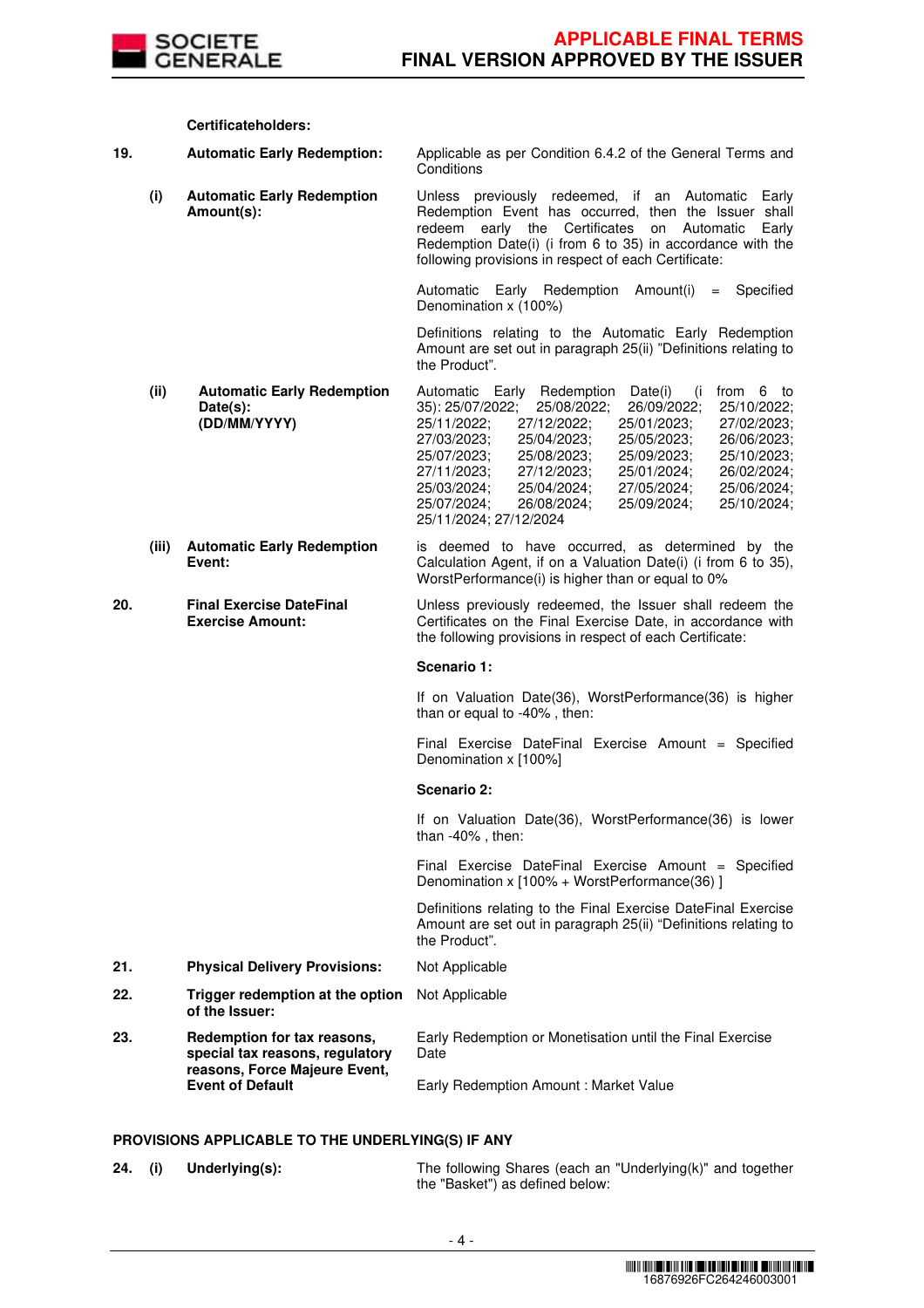

**and Conditions:**

published, no facts have been omitted which would render

| k | <b>Company</b>         | <b>Bloomberg Ticker</b> | <b>Exchange</b>               | Website                                                  |
|---|------------------------|-------------------------|-------------------------------|----------------------------------------------------------|
| 1 | UniCredit SpA          | UCG IM                  | IBORSA ITALIANA S.P.A.        | www.unicreditgroup.eu                                    |
|   | 2 Intesa Sanpaolo SpAI | <b>ISP IM</b>           |                               | <b>IBORSA ITALIANA S.P.A. I www.intesasanpaolo.com I</b> |
| 3 | Eni SpA                | ENI IM                  | <b>IBORSA ITALIANA S.P.A.</b> | www.eni.it                                               |

- (ii) **Information relating to the past** The information relating to the past and future performances **and future performances of the** of the Underlying(s) and volatility are available on the source **Underlying(s) and volatility:** specified in the table above.
- **(iii) Provisions relating, amongst others, to the Market Disruption Event(s) and/or Extraordinary Event(s) and/or any additional disruption event(s) as described in the relevant Additional Terms**  The provisions of the following Additional Terms and Conditions apply: Additional Terms and Conditions for Share Linked Certificates and Depositary Receipts Linked Certificates
- **(iv) Other information relating to the Underlying(s):** Information or summaries of information included herein with respect to the Underlying(s), has been extracted from general databases released publicly or by any other available information. Each of the Issuer and the Guarantor confirms that such information has been accurately reproduced and that, so far as it is aware and is able to ascertain from information
- the reproduced information inaccurate or misleading. **(v) Credit Linked Certificates Provisions:** Not Applicable **(vi) Bond Linked Certificates Provisions:** Not Applicable

## **DEFINITIONS APPLICABLE TO INTEREST (IF ANY), REDEMPTION AND THE UNDERLYING(S) IF ANY**

| 25. | (i)  | Definitions relating to date(s):                   | Applicable                                                                                                                                                                                                                                                                                                                                                                                                                                                                                                                                              |  |  |
|-----|------|----------------------------------------------------|---------------------------------------------------------------------------------------------------------------------------------------------------------------------------------------------------------------------------------------------------------------------------------------------------------------------------------------------------------------------------------------------------------------------------------------------------------------------------------------------------------------------------------------------------------|--|--|
|     |      | <b>Valuation Date(0):</b><br>(DD/MM/YYYY)          | 18/01/2022                                                                                                                                                                                                                                                                                                                                                                                                                                                                                                                                              |  |  |
|     |      | Valuation Date(i) (i from 1 to 36)<br>(DD/MM/YYYY) | 18/02/2022;<br>18/03/2022;<br>18/05/2022;<br>19/04/2022:<br>18/07/2022;<br>20/06/2022;<br>18/08/2022;<br>19/09/2022;<br>18/10/2022;<br>18/11/2022;<br>19/12/2022;<br>18/01/2023;<br>20/02/2023:<br>18/04/2023:<br>18/05/2023;<br>20/03/2023:<br>19/06/2023;<br>18/07/2023;<br>18/08/2023;<br>18/09/2023;<br>18/10/2023:<br>20/11/2023:<br>18/12/2023:<br>18/01/2024;<br>20/05/2024;<br>19/02/2024;<br>18/03/2024;<br>18/04/2024;<br>18/06/2024;<br>19/08/2024;<br>18/09/2024;<br>18/07/2024;<br>18/10/2024:<br>18/11/2024:<br>18/12/2024:<br>20/01/2025 |  |  |
|     | (ii) | Definitions relating to the<br>Product:            | Applicable, subject to the provisions of Condition 4 of the<br>Additional Terms and Conditions relating to Formulae                                                                                                                                                                                                                                                                                                                                                                                                                                     |  |  |
|     |      | SumCouponsPaid(i-1)<br>(i from 2 to 36)            | SumCouponsPaid(i-2)<br>Structured<br>Interest<br>means<br>$+$<br>Amount(i-1)<br>With:                                                                                                                                                                                                                                                                                                                                                                                                                                                                   |  |  |
|     |      |                                                    | SumCouponsPaid $(0) = 0$ (zero)                                                                                                                                                                                                                                                                                                                                                                                                                                                                                                                         |  |  |
|     |      | WorstPerformance(i)<br>(i from 1 to 36)            | means the Minimum, for k from 1 to 3, of Performance(i,k)                                                                                                                                                                                                                                                                                                                                                                                                                                                                                               |  |  |
|     |      | Performance(i,k)<br>(i from 1 to 36)               | means $(S(i,k) / S(0,k)) - 100\%$                                                                                                                                                                                                                                                                                                                                                                                                                                                                                                                       |  |  |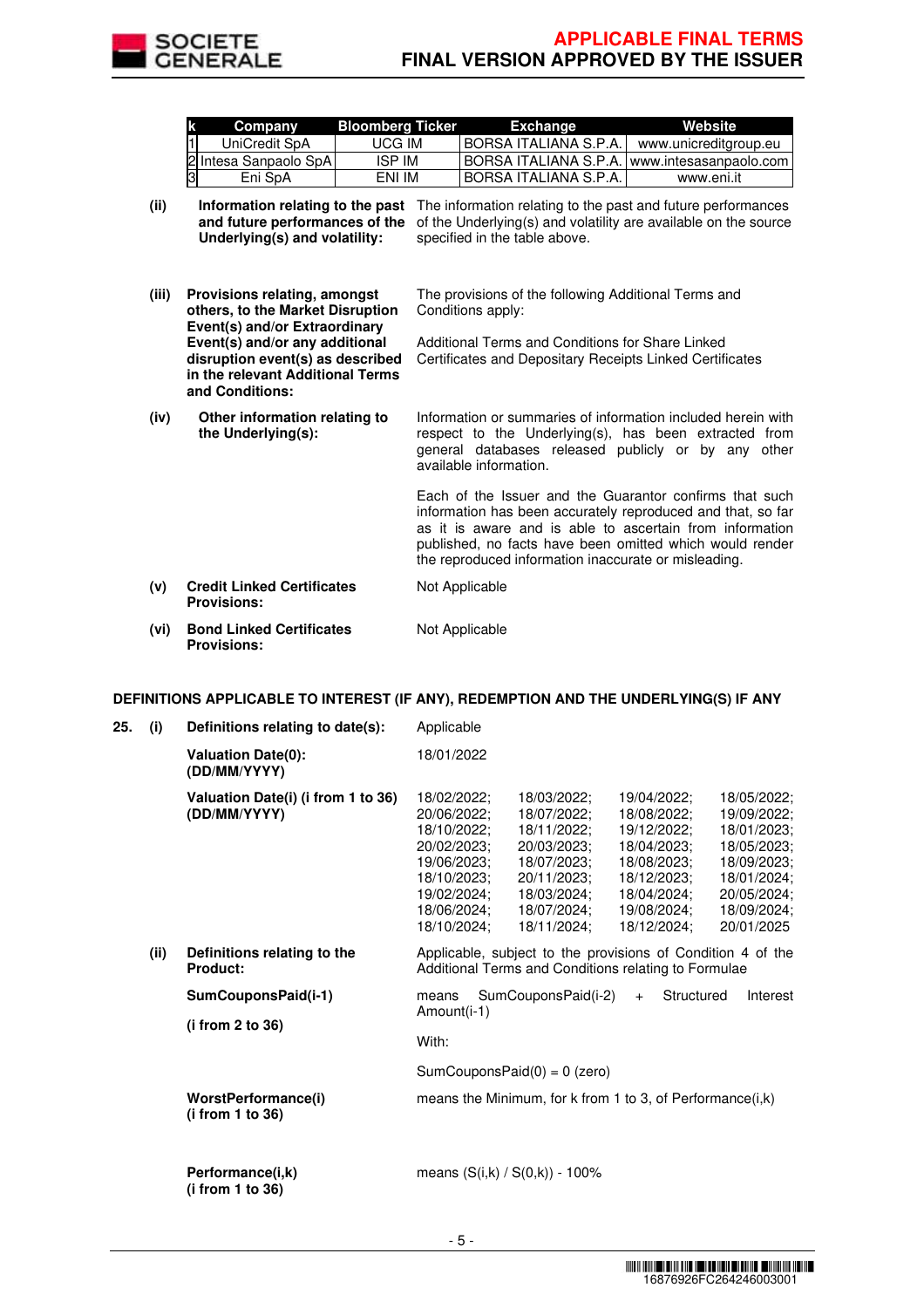

**(k from 1 to 3)** 

 **S(i,k) (i from 0 to 36) (k from 1 to 3)** 

means in respect of any Valuation Date(i) the Closing Price of the Underlying(k)

# **PROVISIONS RELATING TO SECURED CERTIFICATES**

**26. Secured Certificates Provisions:** Not Applicable

# **GENERAL PROVISIONS APPLICABLE TO THE CERTIFICATES**

| 27. |      | Provisions applicable to<br>payment date(s):                                                        |                                                                                                                               |
|-----|------|-----------------------------------------------------------------------------------------------------|-------------------------------------------------------------------------------------------------------------------------------|
|     |      | - Payment Business Day:                                                                             | <b>Following Payment Business Day</b>                                                                                         |
|     |      | - Financial Centre(s):                                                                              | Not Applicable                                                                                                                |
| 28. |      | Form of the Certificates:                                                                           |                                                                                                                               |
|     | (i)  | Form:                                                                                               | Non-US Registered Global Note registered in the name of a<br>nominee for a common depositary for Euroclear and<br>Clearstream |
|     | (ii) | New Global Note (NGN -<br>bearer notes) / New<br>Safekeeping Structure (NSS -<br>registered notes): | No                                                                                                                            |
| 29. |      | Redenomination:                                                                                     | Not Applicable                                                                                                                |
| 30. |      | <b>Consolidation:</b>                                                                               | Applicable as per Condition 14.2 of the General Terms and<br>Conditions                                                       |
| 31. |      | <b>Partly Paid Certificates</b><br><b>Provisions:</b>                                               | Not Applicable                                                                                                                |
| 32. |      | <b>Instalment Certificates</b><br><b>Provisions:</b>                                                | Not Applicable                                                                                                                |
| 33. |      | Masse:                                                                                              | Not Applicable                                                                                                                |
| 34. |      | <b>Dual Currency Certificate</b><br><b>Provisions:</b>                                              | Not Applicable                                                                                                                |
| 35. |      | <b>Additional Amount Provisions</b><br>for Italian Certificates:                                    | Not Applicable                                                                                                                |
| 36. |      | Interest Amount and/or the<br><b>Redemption Amount switch at</b><br>the option of the Issuer:       | Not Applicable                                                                                                                |
| 37. |      | <b>Portfolio Linked Certificates</b><br><b>Provisions:</b>                                          | Not Applicable                                                                                                                |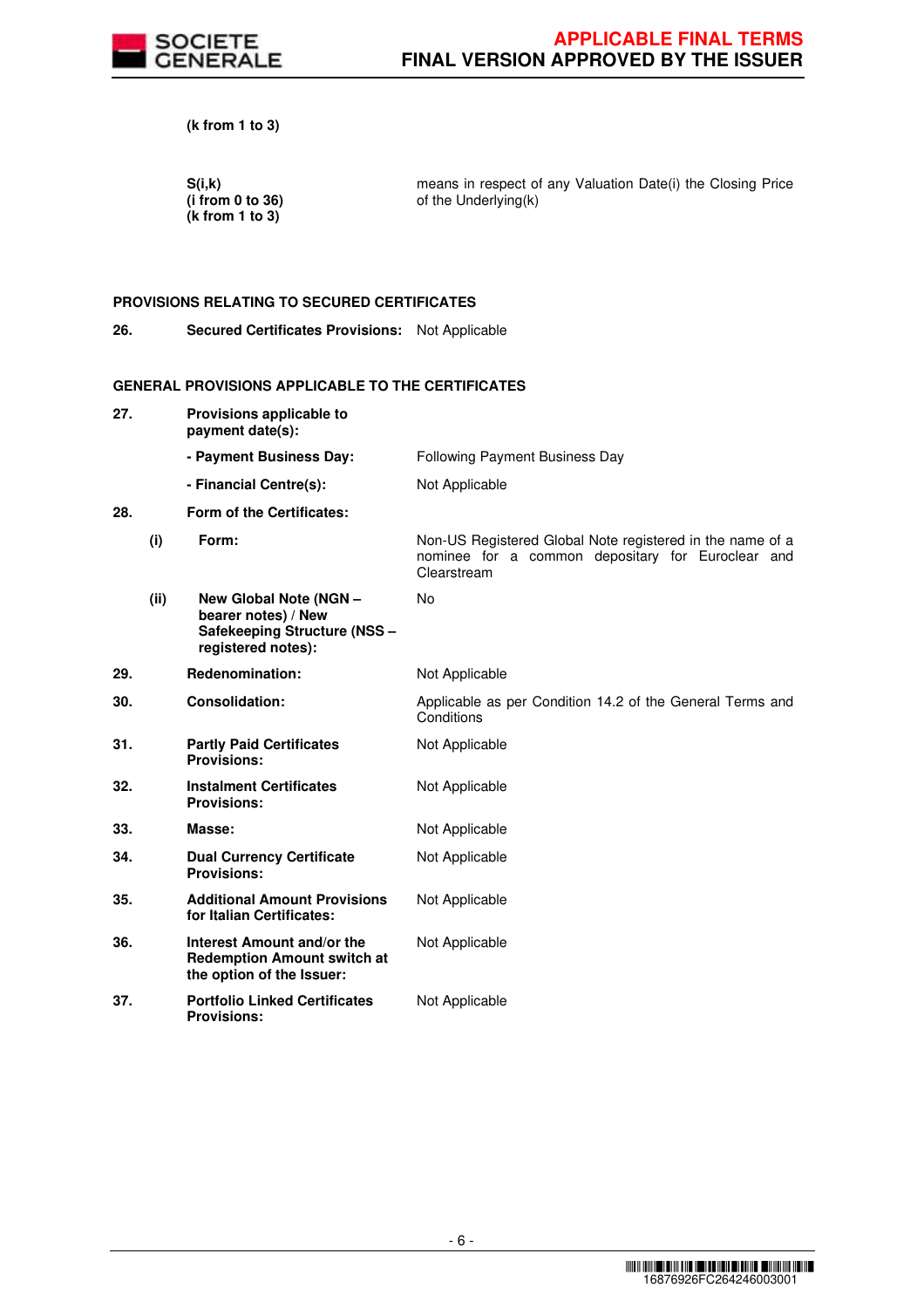

## **PART B – OTHER INFORMATION**

## **1. LISTING AND ADMISSION TO TRADING**

- **(i) Listing:** None
- **(ii) Admission to trading:** Application shall be made for the Certificates to be admitted to trading on the Multilateral Trading Facility ("MTF") named EuroTLX organized and managed by Borsa Italiana S.p.A. with effect from or as soon as practicable after the Issue Date. Société Générale, directly or through a third party appointed by it, will act as specialist for the Certificates, in accordance with the rules and regulations of EuroTLX.

 **There can be no assurance that the listing and trading of the Certificates will be approved with effect on the Issue Date or at all, provided that if Borsa Italiana S.p.A. does not release its decision of admission to trading within the day immediately preceding the Issue Date, Section 10 – paragraph "Conditions to which the offer is subject" of these Final Terms shall apply.**

**(iii) Estimate of total expenses related to admission to trading:** Not Applicable **(iv) Information required for Certificates to be listed on SIX Swiss Exchange:** Not Applicable

# **2. RATINGS**

The Certificates to be issued have not been rated.

## **3. INTERESTS OF NATURAL AND LEGAL PERSONS INVOLVED IN THE ISSUE/OFFER**

 Save for fees, if any, payable to the Dealer, and so far as the Issuer is aware, no person involved in the issue of the Certificates has an interest material to the offer.

The Dealer and its affiliates have engaged, and may in the future engage, in investment banking and/or commercial banking transactions with, and may perform other services for, the Issuer and its affiliates in the ordinary course of business.

 Société Générale will ensure the roles of provider of hedging instruments to the Issuer of the Certificates and Calculation Agent of the Certificates.

 The possibility of conflicts of interest between the different roles of Société Générale on one hand, and between those of Société Générale in these roles and those of the Certificateholders on the other hand cannot be excluded.

 Furthermore, given the banking activities of Société Générale, conflicts may arise between the interests of Société Générale acting in these capacities (including business relationship with the issuers of the financial instruments being underlyings of the Certificates or possession of non public information in relation with them) and those of the Certificateholders. Finally, the activities of Société Générale on the underlying financial instrument(s), on its proprietary account or on behalf of its customers, or the establishment of hedging transactions, may also have an impact on the price of these instruments and their liquidity, and thus may be in conflict with the interests of the Certificateholders.

# **4. REASONS FOR THE OFFER AND USE OF PROCEEDS**

**(i) Reasons for the offer and use of proceeds:**

The net proceeds from each issue of Certificates will be applied for the general financing purposes of the Société Générale Group, which include making a profit.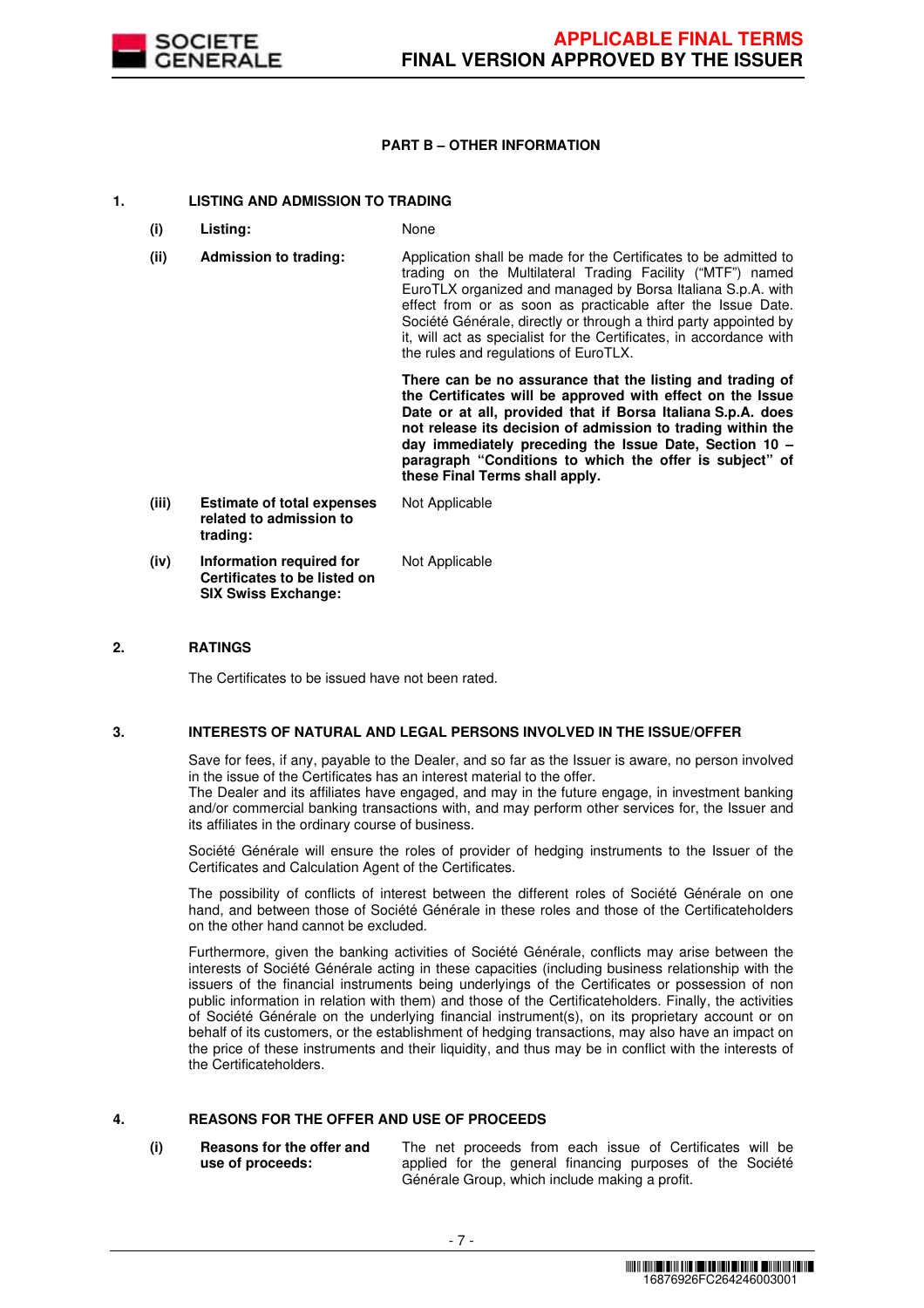

- **(ii) Estimated net proceeds:** Not Applicable
- **(iii) Estimated total expenses:** Not Applicable
- **5. INDICATION OF YIELD** (Fixed Rate Certificates only) Not Applicable
- **6. HISTORIC INTEREST RATES** (Floating Rate Certificates only)

Not Applicable

## **7. PERFORMANCE AND EFFECT ON VALUE OF INVESTMENT**

## **(i) PERFORMANCE OF FORMULA, EXPLANATION OF EFFECT ON VALUE OF INVESTMENT**  (Structured Certificates only)

 The value of the Certificates, the payment of a Coupon amount on a relevant Interest payment date to a Certificateholder, the payment of an automatic early redemption amount on a relevant automatic early redemption date, and the payment of a redemption amount to a Certificateholder on the Final Exercise Date will depend on the performance of the underlying asset(s), on the relevant valuation date(s).

 The value of the Certificates is linked to the positive or negative performance of one or several underlying instrument(s) within the basket. The amount(s) to be paid is/are determined on the basis of the condition which is satisfied (or not) if the performance of one or several underlying instrument(s) within the basket is higher than or equal to a predefined barrier performance.

 During the lifetime of the Certificates, the market value of these Certificates may be lower than the invested capital. Furthermore, an insolvency of the Issuer and/or the Guarantor may cause a total loss of the invested capital.

**The attention of the investors is drawn to the fact that they could sustain an entire or a partial loss of their investment.**

## **(ii) PERFORMANCE OF RATE(S) OF EXCHANGE AND EXPLANATION OF EFFECT ON VALUE OF INVESTMENT** (Dual Currency Certificates only)

Not Applicable

## **8. OPERATIONAL INFORMATION**

**(i) Security identification code(s): - ISIN code:** XS2394945955 **- Common code:** 239494595 **(ii) Clearing System(s):** Euroclear Bank S.A/N.V. (**Euroclear) /** Clearstream Banking société anonyme (**Clearstream**) **(iii) Delivery of the Certificates:** Delivery against payment **(iv) Calculation Agent:** Société Générale Tour Société Générale 17 Cours Valmy 92987 Paris La Défense Cedex France **(v) Paying Agent(s):** Société Générale Luxembourg SA 11, avenue Emile Reuter 2420 Luxembourg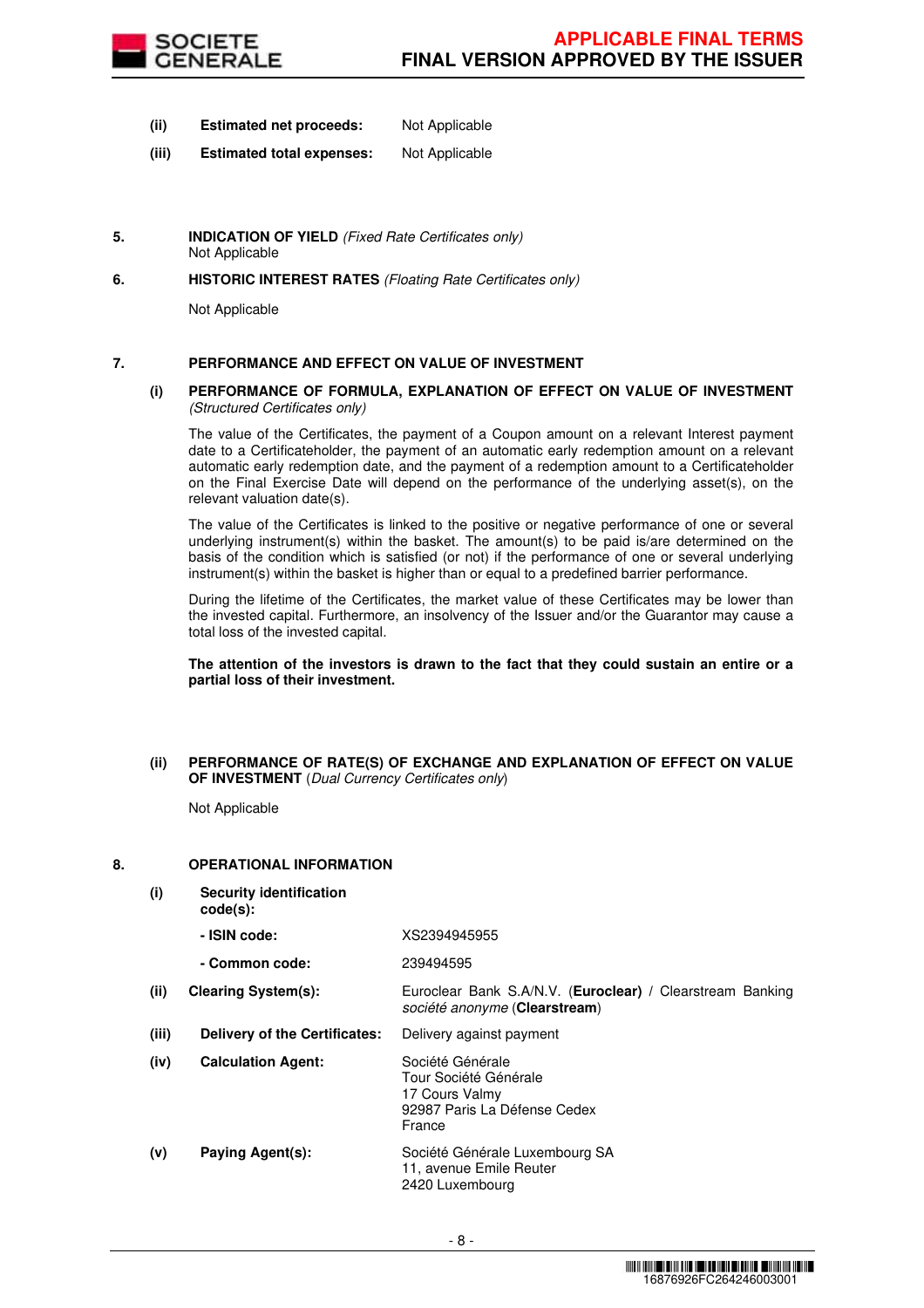

## Luxembourg

|    | (vi)  | Eurosystem eligibility of the<br>Certificates:                                                                                         | No. Whilst the designation is specified as "no" at the date of<br>these Final Terms, should the Eurosystem eligibility criteria be<br>amended in the future such that the Certificates are capable of<br>meeting them the Certificates may then be deposited with one<br>of the ICSDs as common safekeeper (and registered in the<br>name of a nominee of one of the ICSDs acting as common<br>safekeeper). Note that this does not necessarily mean that the<br>Certificates will then be recognised as eligible collateral for<br>Eurosystem monetary policy and intraday credit operations by<br>the Eurosystem at any time during their life. Such recognition<br>will depend upon the ECB being satisfied that Eurosystem<br>eligibility criteria have been met. |
|----|-------|----------------------------------------------------------------------------------------------------------------------------------------|-----------------------------------------------------------------------------------------------------------------------------------------------------------------------------------------------------------------------------------------------------------------------------------------------------------------------------------------------------------------------------------------------------------------------------------------------------------------------------------------------------------------------------------------------------------------------------------------------------------------------------------------------------------------------------------------------------------------------------------------------------------------------|
|    | (vii) | <b>Address and contact details</b><br>of Société Générale for all<br>administrative<br>communications relating to<br>the Certificates: | Société Générale<br>Tour Société Générale<br>17 Cours Valmy<br>92987 Paris La Défense Cedex<br>France<br>Name: Sales Support Services - Derivatives<br>Tel: +33 1 57 29 12 12 (Hotline)<br>Email: clientsupport-deai@sgcib.com                                                                                                                                                                                                                                                                                                                                                                                                                                                                                                                                        |
| 9. |       | <b>DISTRIBUTION</b>                                                                                                                    |                                                                                                                                                                                                                                                                                                                                                                                                                                                                                                                                                                                                                                                                                                                                                                       |
|    | (i)   | <b>Method of distribution:</b>                                                                                                         | Non-syndicated                                                                                                                                                                                                                                                                                                                                                                                                                                                                                                                                                                                                                                                                                                                                                        |
|    |       | - Dealer(s):                                                                                                                           | Société Générale<br>Tour Société Générale                                                                                                                                                                                                                                                                                                                                                                                                                                                                                                                                                                                                                                                                                                                             |

17 Cours Valmy 92987 Paris La Défense Cedex France **(ii) Total commission and concession:** There is no commission and/or concession paid by the Issuer to the Dealer or the Managers. Société Générale shall pay to Deutsche Bank SpA an upfront placement fee of up to 2.00% of the nominal amount of Certificates effectively placed by such Distributor as of the Issue Date. (iii) **TEFRA rules:** Not Applicable **(iv) Non-exempt Offer Consent of the Issuer to use the Base Prospectus during the Offer Period:** A Non-exempt offer of the Certificates may be made by the Dealer and any **Initial Authorised Offeror** below mentioned, any **Additional Authorised Offeror**, the name and address of whom will be published on the website of the Issuer (http://prospectus.socgen.com) in the Non-exempt Offer jurisdiction(s) (**Non-exempt Offer Jurisdiction(s)**) during the offer period (**Offer Period**) as specified in the paragraph "Terms and Conditions of the Offer" below. **- Individual Consent / Name(s) and address(es) of any Initial Authorised Offeror:** Applicable / Deutsche Bank SpA, Piazza del Calendario, 3, 20126 Milano **- General Consent/ Other conditions to consent:** Not Applicable **(v) U.S. federal income tax considerations:** The Certificates are not Specified Certificates for purposes of the Section 871(m) Regulations. **(vi) Prohibition of Sales to EEA Retail Investors:** Not Applicable **(vii) Prohibition of Sales to UK Retail Investors:** Applicable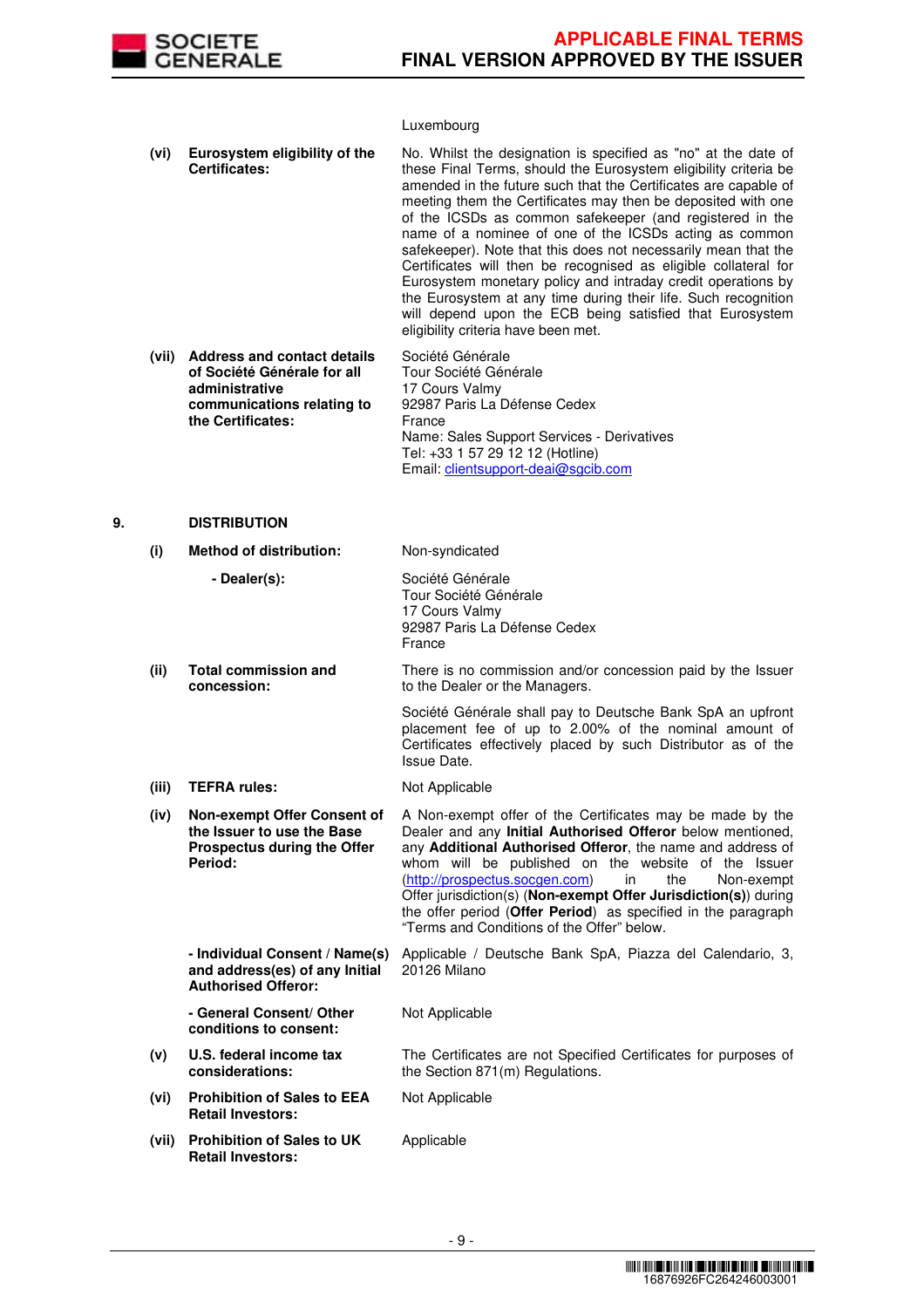

**10. TERMS AND CONDITIONS OF THE OFFER**

| - Non-exempt Offer<br>Jurisdiction(s):         | Italy                                                                                                                                                                                                                                                                                                                                                                                                                                                                                                                                                                                                                                                                                                             |
|------------------------------------------------|-------------------------------------------------------------------------------------------------------------------------------------------------------------------------------------------------------------------------------------------------------------------------------------------------------------------------------------------------------------------------------------------------------------------------------------------------------------------------------------------------------------------------------------------------------------------------------------------------------------------------------------------------------------------------------------------------------------------|
| - Offer Period:                                | From and including January 25, 2022 at 9.00 a.m. Central<br>European Time (CET) to and including February 01, 2022 at<br>4.00 p.m. CET, subject to any early closing of the Offer Period<br>as described below.                                                                                                                                                                                                                                                                                                                                                                                                                                                                                                   |
|                                                | The Certificates will be distributed:                                                                                                                                                                                                                                                                                                                                                                                                                                                                                                                                                                                                                                                                             |
|                                                | (a) within the premises of the Distributors (at their offices and<br>branches);                                                                                                                                                                                                                                                                                                                                                                                                                                                                                                                                                                                                                                   |
|                                                | (b) through door-to-door selling (fuori sede) pursuant to Articles<br>30 and 31 of the Italian Legislative Decree No. 58 of 24th<br>February 1998, as amended from time to time (the "Italian<br>Financial Services Act") from and including January 25, 2022<br>at 9.00 a.m. Central European Time (CET) to and including<br>January 27, 2022 at 4.00 p.m. CET;                                                                                                                                                                                                                                                                                                                                                  |
|                                                | subject to any early closing of the Offer Period as described<br>below.                                                                                                                                                                                                                                                                                                                                                                                                                                                                                                                                                                                                                                           |
|                                                | The Distributor intending to distribute Certificates through door-<br>to-door selling (fuori sede) pursuant to article 30 of the Italian<br>Financial Services Act will collect the acceptance forms - other<br>than directly at their branches and offices - through financial<br>advisors for door-to-door selling (consulenti finanziari abilitati<br>all'offerta fuori sede) pursuant to Article 31 of the Italian<br>Financial Services Act.                                                                                                                                                                                                                                                                 |
|                                                | Pursuant to Article 30, paragraph 6, of the Italian Financial<br>Services Act, the validity and enforceability of contracts<br>entered into through door-to-door selling (fuori sede) is<br>suspended for a period of 7 (seven) days from the date of<br>subscription of the acceptance form by the relevant investor.                                                                                                                                                                                                                                                                                                                                                                                            |
|                                                | Within such period investors may notify the relevant Distributor<br>of their withdrawal without payment of any charge or<br>commission.                                                                                                                                                                                                                                                                                                                                                                                                                                                                                                                                                                           |
| - Offer Price:                                 | The Certificates will be offered at the Issue Price of which up to<br>a maximum of 2.00% is represented by distribution fee payable<br>upfront by the Guarantor to Deutsche Bank SpA, Piazza del<br>Calendario, 3, 20126 Milano (the Distributor).                                                                                                                                                                                                                                                                                                                                                                                                                                                                |
| - Conditions to which the<br>offer is subject: | Offers of the Certificates are conditional on their issue and, on<br>any additional conditions set out in the standard terms of<br>business of the financial intermediaries, notified to investors by<br>such relevant financial intermediaries.                                                                                                                                                                                                                                                                                                                                                                                                                                                                  |
|                                                | The Issuer reserves the right to close the Offer Period prior to<br>its<br>stated<br>for<br>expiry<br>reason.<br>any<br>The Issuer reserves the right to withdraw the offer and cancel<br>the issuance of the Certificates for any reason at any time on<br>or prior to the Issue Date. For the avoidance of doubt, if any<br>application has been made by a potential investor and the<br>Issuer exercises such right, no potential investor shall be<br>entitled to subscribe or otherwise acquire the Certificates.<br>In each case, a notice to the investors on the early termination<br>or the withdrawal, as applicable, will be published on the<br>website of the Issuer (http://prospectus.socgen.com). |
|                                                | The validity of the offer is subject to the condition that the<br>decision of admission to trading on EuroTLX is released                                                                                                                                                                                                                                                                                                                                                                                                                                                                                                                                                                                         |

by Borsa Italiana S.p.A. by not later than on the day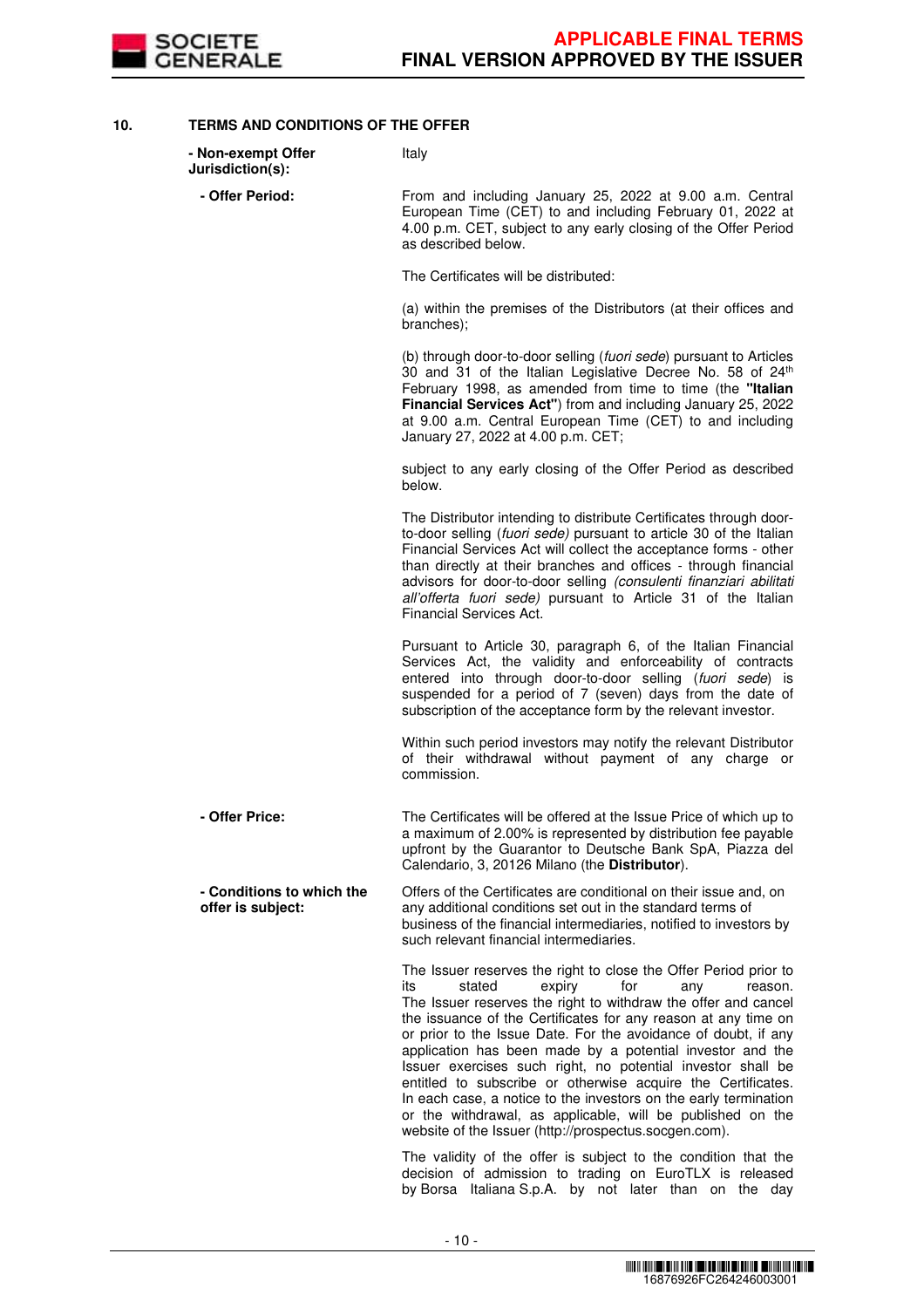

immediately preceding the Issue Date; otherwise, the offer will be deemed withdrawn and the issuance cancelled. The Issuer undertakes to file the relevant application with Borsa Italiana S.p.A. in due time to allow Borsa Italiana S.p.A. to release a decision, according to its rules, within the day immediately preceding the Issue Date.

 **- Description of the application process:** The distribution activity will be carried out in accordance with the financial intermediary's usual procedures. Prospective investors will not be required to enter into any contractual arrangements directly with the Issuer in relation to the subscription of the Certificates.

 **- Description of possibility to reduce subscriptions and manner for refunding excess amount paid by applicants:** Not Applicable **- Details of the minimum and/or maximum amount of application:** Minimum amount of application : EUR 100 (i.e. 1 Certificate) **- Details of the method and time limits for paying up and delivering the Certificates:** The Certificates will be issued on the Issue Date against payment to the Issuer of the net subscription moneys. However, the settlement and delivery of the Certificates will be executed through the Dealer mentioned above. Investors will be notified by the relevant financial intermediary of their allocations of Certificates and the settlement arrangements in respect thereof. The settlement and the delivery of the securities will be executed through the Dealer mentioned above only for technical reasons. However, the Issuer will be the only offeror and as such will assume all the responsibilities in connection with the information contained in the Final Terms together with the Base Prospectus. **- Manner and date in which results of the offer are to be made public:** Publication on the website of the Issuer (http://prospectus.socgen.com) and in a daily newspaper of general circulation in the relevant place(s) of listing and/or public offer at the end of the subscription period if required by local regulation. **- Procedure for exercise of any right of pre-emption, negotiability of subscription rights and treatment of subscription rights not exercised:** Not Applicable **- Whether tranche(s) has/have been reserved for certain countries:** Not Applicable **- Process for notification to applicants of the amount allotted and the indication whether dealing may begin before notification is made:** Not Applicable **- Amount of any expenses and taxes specifically charged to the subscriber or purchaser:** Taxes charged in connection with the subscription, transfer, purchase or holding of the Certificates must be paid by the Certificateholders and neither the Issuer nor the Guarantor shall have any obligation in relation thereto; in that respect, Certificateholders shall consult professional tax advisers to determine the tax regime applicable to their own situation. The entry costs, included in the Issue Price and determined as of 18/01/2022 (the **launch date of the issuance**), charged to

the investor by the Issuer or the Offeror are equal to 2.7106%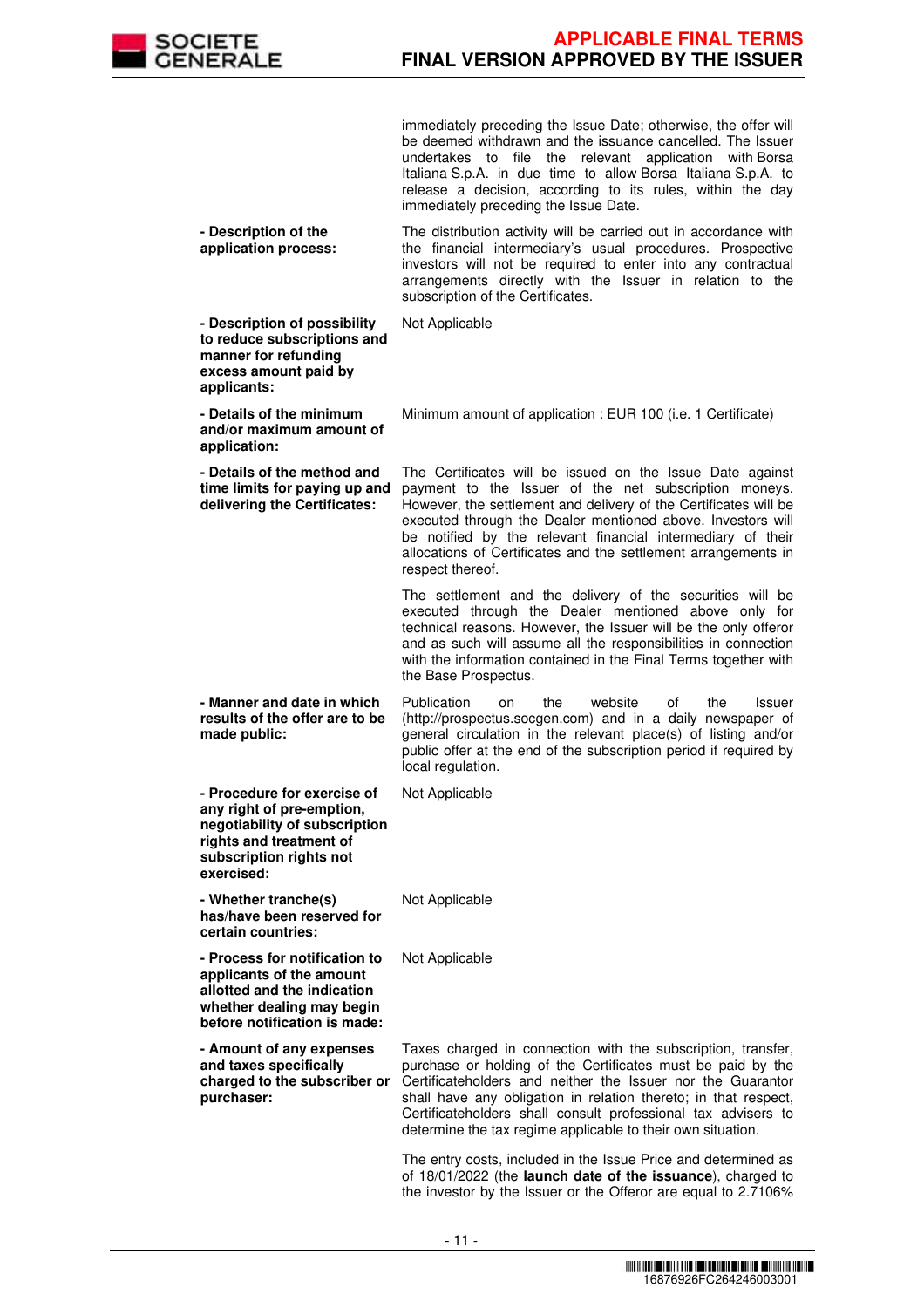

of the Nominal Amount (2.00% placement fee, 0.7106%). The entry costs and potential recurrent costs and potential anticipated exit penalties may have an impact on the return the investor may obtain from his investment.

## **11. ADDITIONAL INFORMATION**

| - Minimum investment in the<br><b>Certificates:</b>                                                                                                    | EUR 100 (i.e. 1 Certificate)                              |
|--------------------------------------------------------------------------------------------------------------------------------------------------------|-----------------------------------------------------------|
| - Minimum Trading Lot:                                                                                                                                 | EUR 100 (i.e. 1 Certificate)                              |
| - Location where the<br><b>Prospectus, any Supplements</b><br>thereto and the Final Terms<br>can be collected or inspected<br>free of charge in Italy: | Société Générale,<br>Via Olona n.2, 20123 Milano<br>Italy |

# **12. PUBLIC OFFERS IN SWITZERLAND**

Not Applicable

## **13. EU BENCHMARK REGULATION**

**Benchmark:** Not Applicable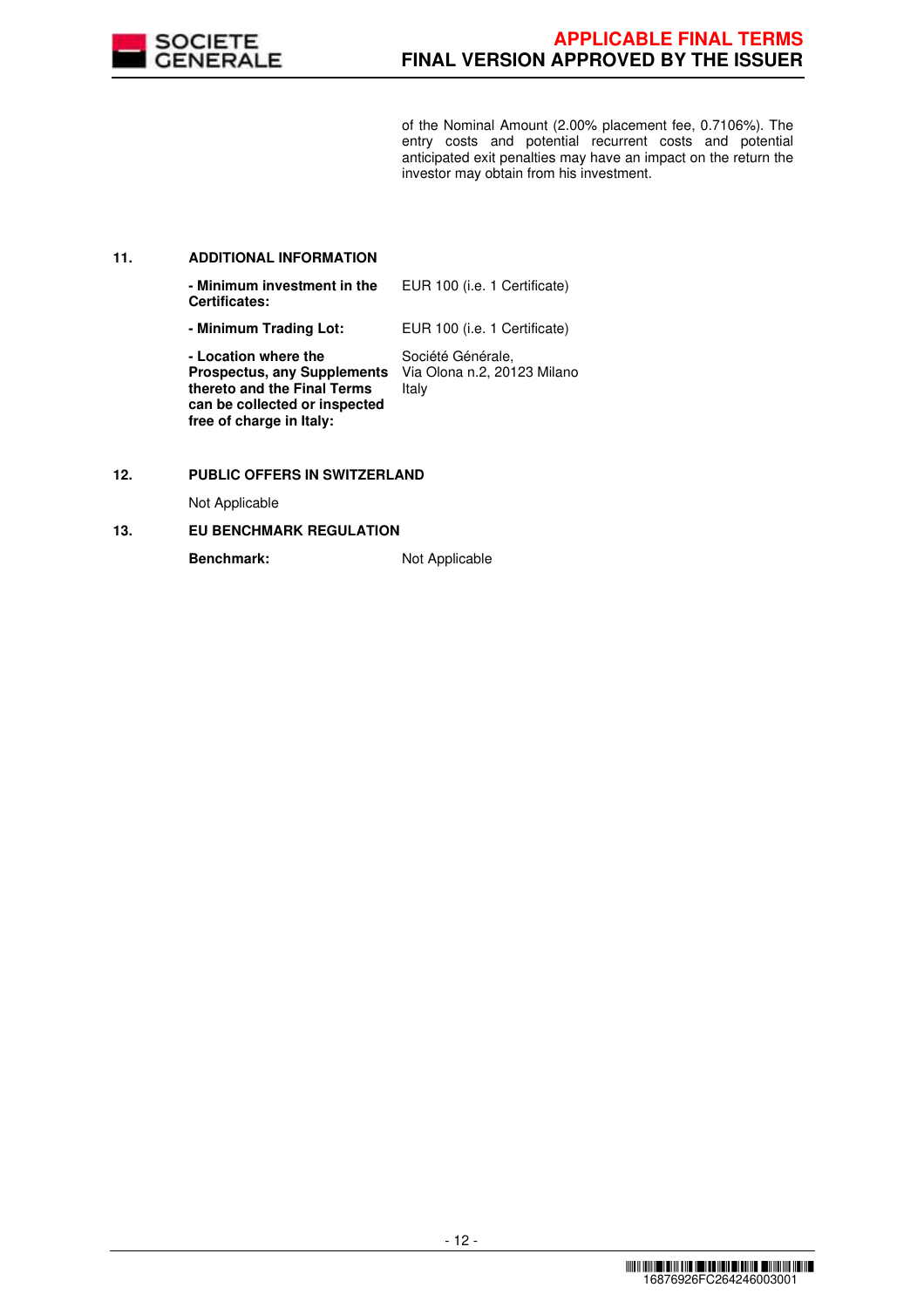

## **ISSUE SPECIFIC SUMMARY**

## **SECTION A – INTRODUCTION INCLUDING WARNINGS**

**ISIN code** : XS2394945955

#### **Issuer : SG Issuer**

Domicile: 16, boulevard Royal, L-2449 Luxembourg

Telephone number : + 352 27 85 44 40

Legal entity identifier (LEI) : 549300QNMDBVTHX8H127

#### **Offeror and/or entity requesting the admission to trading :**

Société Générale

Tour Société Générale - 17 Cours Valmy

92987 Paris La Défense Cedex, France

Domicile : 29, boulevard Haussmann, 75009 Paris, France.

Legal entity identifier (LEI) : O2RNE8IBXP4R0TD8PU41

#### **Identity and contact details of the competent authority approving the prospectus:**

Approved by the Commission de Surveillance du Secteur Financier (CSSF)

283, route d'Arlon L-2991, Luxembourg

Telephone number: (352) 26 25 11

E-Mail : direction@cssf.lu

**Date of approval of the prospectus:** 04/06/2021

#### **WARNINGS**

This summary must be read as an introduction to the base prospectus (the **Base Prospectus**).

Any decision to invest in the certificates (the **Certificates**) should be based on a consideration of the Base Prospectus as a whole by the investor.

#### **Prospective investors should be aware that these Certificates may be volatile and that they may receive no interest and may lose all or a substantial portion of their principal.**

Where a claim relating to the information contained in the Base Prospectus and the applicable Final Terms is brought before a court, the plaintiff investor might, under the national legislation of the Member States, have to bear the costs of translating the Base Prospectus before the legal proceedings are initiated.

Civil liability attaches only to those persons who have tabled this summary, including any translation thereof, but only if the summary is misleading, inaccurate or inconsistent when read together with the other parts of the Base Prospectus or it does not provide, when read together with the other parts of the Base Prospectus, key information in order to aid investors when considering whether to invest in the Certificates.

**You are about to buy a product which is not simple and which may be difficult to understand.**

# **SECTION B – KEY INFORMATION ON THE ISSUER**

## **WHO IS THE ISSUER OF THE SECURITIES?**

**Issuer : SG Issuer** (or the **Issuer**)

Domicile: 16, boulevard Royal, L-2449 Luxembourg

Legal form: Public limited liability company (société anonyme).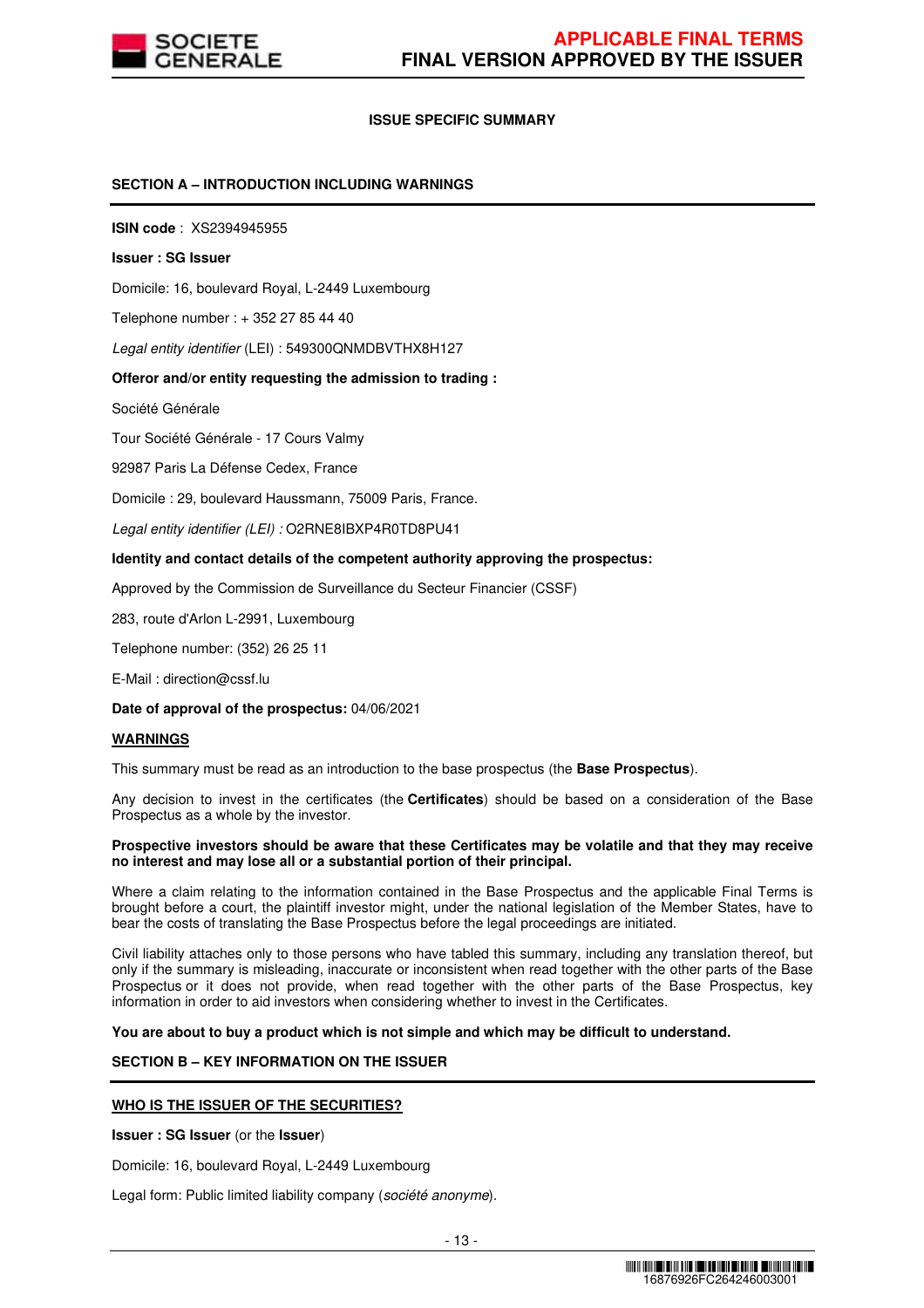

Legal entity identifier (LEI) : 549300QNMDBVTHX8H127

Legislation under which the Issuer operates: Luxembourg law.

Country of incorporation: Luxembourg.

## **Statutory auditors : Ernst & Young S.A.**

The principal activity of SG Issuer is raising finance by the issuance of warrants as well as debt securities designed to be placed to institutional customers or retail customers through the distributors associated with Société Générale. The financing obtained through the issuance of such debt securities is then lent to Société Générale and to other members of the Group.

Shares of SG Issuer are held at 99.8 per cent. by Societe Generale Luxembourg and at 0.2 per cent. by Societe Generale. It is a fully consolidated company.

In accordance with it bylaws, the Issuer is managed by an Executive Board under the supervision of a Supervisory Councel. The members of the board of directors are Laurent Weil, Thierry Bodson, Pascal Jacob, Yves Cacclin, Alexandre Galliche, Estelle Stephan Jaspard and Christian Rousson (individually a "Director" and collectively the Board of Directors).

Laurent Weil, Thierry Bodson, Pascal Jacob, Yves Cacclin, Alexandre Galliche, Estelle Stephan Jaspard and Christian Rousson hold full-time management positions within the Societe Generale group.

## **WHAT IS THE KEY FINANCIAL INFORMATION REGARDING THE ISSUER?**

**Income statement**

| ∥(en K€)                     | 31 December 2020 | 31 December 2019 |  |
|------------------------------|------------------|------------------|--|
|                              | (audited)        | (audited)        |  |
| <b>Operating profit/loss</b> | 274              | 210              |  |

## **Balance sheet**

| (en K€)                                                                        | 31 December<br>2020<br>(audited) | 31 December<br>2019<br>(audited) |
|--------------------------------------------------------------------------------|----------------------------------|----------------------------------|
| Net financial debt (long term debt plus short term debt minus<br>∣cash) *      | 3 7 0 7                          | -17975                           |
| Current ratio (current assets/current liabilities)                             | N/A                              | N/A                              |
| Debt to equity ratio (total liabilities/total shareholder equity)              | N/A                              | N/A                              |
| Interest cover ratio (operating income/interest expense)                       | N/A                              | N/A                              |
| *the Net financial debt is calculated on the basis of the following elements : |                                  |                                  |

| <b>Net financial debt</b>       | 31/12/2020 | 31/12/2019 |
|---------------------------------|------------|------------|
| Convertible Bond into Share (1) | 48 000     | 48 000     |
| Cash and cash equivalents (2)   | -44 293    | $-65975$   |
| Total                           | 3 7 0 7    | $-17975$   |

(1) classified within the line Financial liabilities at amortized cost, see note 4.3 in the 2020 financial statements and in the 2020 condensed interim financial statements

(2) classified in the Balance Sheet.

#### **Cash flow**

| (en K€)                                  | 31 December 2020 | 31 December 2019 |  |
|------------------------------------------|------------------|------------------|--|
|                                          | (audited)        | (audited)        |  |
| Net cash flows from operating activities | 13 4 46          | 44 845           |  |
| Net cash flows from financing activities | (35 129)         | (58454)          |  |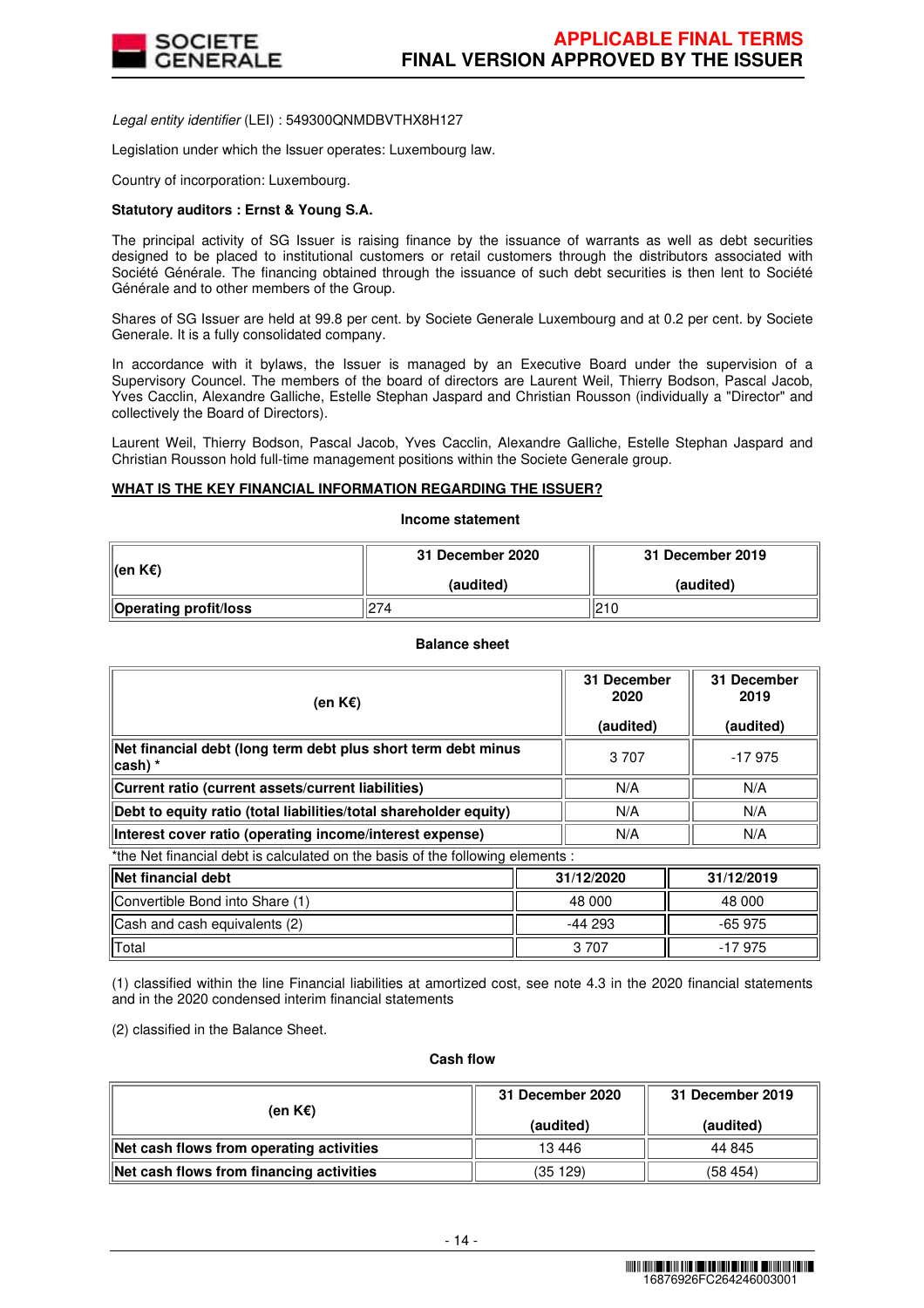

| Net cash flows from investing activities |  |  |
|------------------------------------------|--|--|
|------------------------------------------|--|--|

## **WHAT ARE THE KEY RISKS THAT ARE SPECIFIC TO THE ISSUER?**

In the event of default or bankruptcy of the Issuer, the investor has recourse only against Société Générale and there is a risk of total or partial loss of the amount invested or conversion into securities (equity or debt) or postponement of maturity, in the event of bail-in affecting the Issuer's securities or Société Générale's structured certificates, without any guarantee or compensation.

## **SECTION C. KEY INFORMATION ON THE SECURITIES**

## **WHAT ARE THE MAIN FEATURES OF THE SECURITIES?**

| <b>Product Currency</b>               | <b>EUR</b>                                                                                                 |                   |                | <b>Settlement</b><br>Currency                                    | <b>EUR</b>                |                                 |
|---------------------------------------|------------------------------------------------------------------------------------------------------------|-------------------|----------------|------------------------------------------------------------------|---------------------------|---------------------------------|
| Listing                               | EuroTLX, a Multilateral Trading<br>Facility organized and managed Nominal Value<br>by Borsa Italiana S.p.A |                   |                |                                                                  | EUR 100 per Certificate   |                                 |
| <b>Minimum</b><br><b>Investment</b>   | <b>EUR 100</b>                                                                                             |                   |                | <b>Issue Price</b>                                               | 100% of the Nominal Value |                                 |
| <b>Final Exercise Date</b>            | 27/01/2025                                                                                                 |                   |                | <b>Minimum</b><br>Reimbursement                                  | invested amount           | No, you can lose up to the full |
| <b>Capital Barrier</b>                | 60%                                                                                                        |                   |                | Observed<br><b>Capital Barrier Type</b><br>Observation Date only |                           | Final<br>the<br>on              |
| <b>Coupon Barrier</b>                 | 60%                                                                                                        |                   |                | Coupon                                                           | 0.88%                     |                                 |
| Early<br>Redemption<br><b>Barrier</b> | 100%                                                                                                       |                   |                |                                                                  |                           |                                 |
| <b>Underlying</b>                     |                                                                                                            | <b>Identifier</b> |                | <b>Relevant Exchange</b>                                         |                           | <b>Currency</b>                 |
| UniCredit SpA                         | IT0005239360                                                                                               |                   | Borsa Italiana |                                                                  |                           | <b>IEUR</b>                     |
| Intesa Sanpaolo SpA                   | IT0000072618                                                                                               |                   |                | Borsa Italiana                                                   |                           | <b>IEUR</b>                     |
| Eni SpA                               |                                                                                                            | IT0003132476      |                | Borsa Italiana                                                   |                           | <b>EUR</b>                      |

#### **ISIN Code :** XS2394945955 **Number of Certificates :** up to 50000

This product is a certificate governed by English law.

This product is designed to provide a conditional coupon on a periodic basis. It is possible for the product to be automatically redeemed early based on pre-defined conditions. If the product is not redeemed early, both the coupon and the capital redemption at maturity will be linked to the performance of the underlyings. Your capital will be fully at risk when investing in this product.

The Reference Underlying is the Underlying with the lowest observed level on the relevant observation.

Coupon

Provided that the product has not been previously redeemed early:

- On each Coupon Observation Date, if the level of the Reference Underlying is at or above the Coupon Barrier, you will receive on the payment date:

The Coupon multiplied by the number of periods the product has elapsed since inception, minus the sum of coupons already paid.

- Otherwise, you will not receive the Coupon.

A period corresponds to one month.

Automatic Early Redemption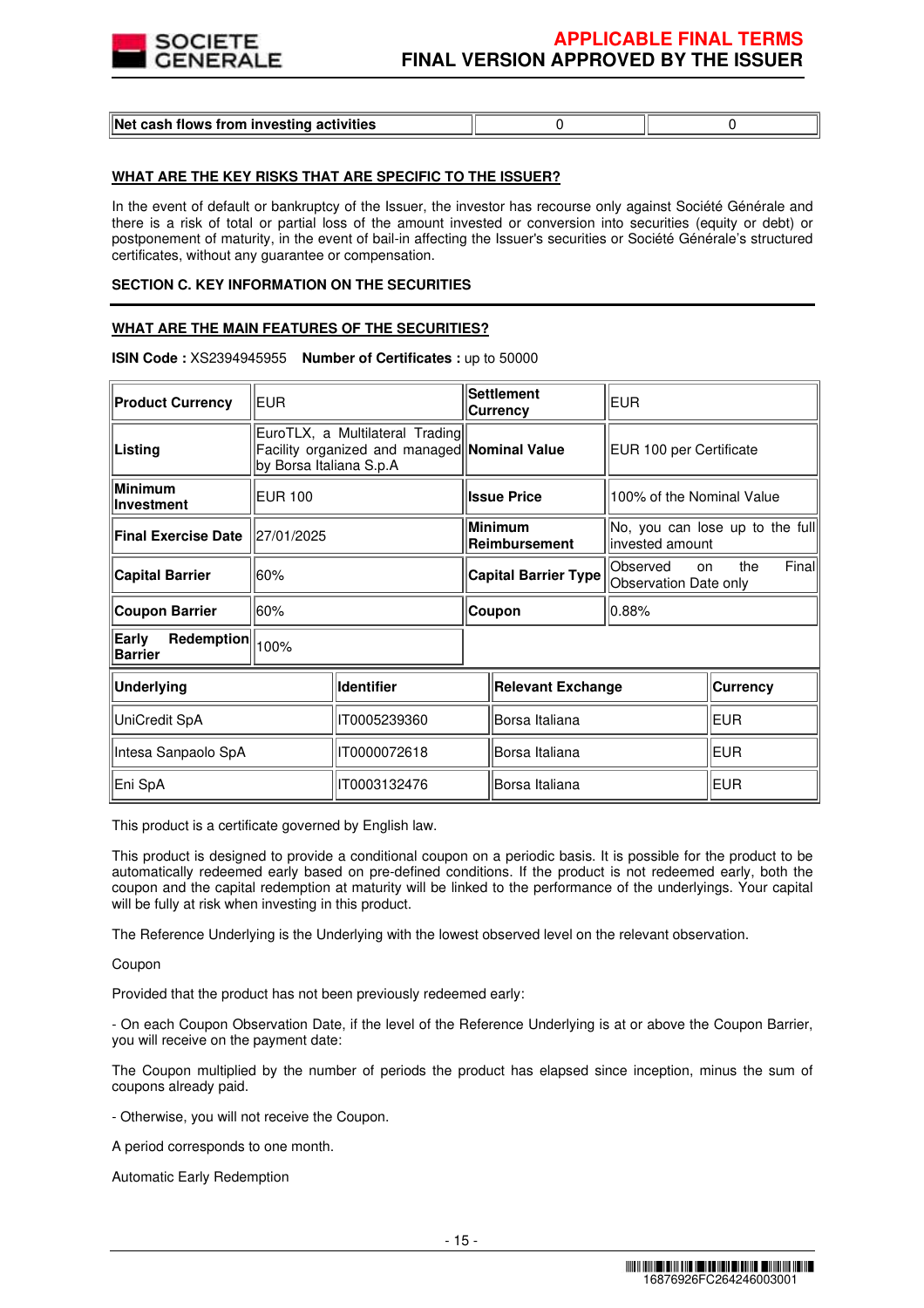

On any Early Redemption Observation Date, if the level of the Reference Underlying is at or above the Early Redemption Barrier, the product will be redeemed early and you will receive 100% of the Nominal Value.

Final Exercise On the Final Exercise Date, provided that the product has not been redeemed early, you will receive a Final Exercise DateFinal Exercise Amount.

- If the Final Level of the Reference Underlying is at or above the Capital Barrier, you will receive:

100% of the Nominal Value.

- Otherwise, you will receive the Final Level of the Reference Underlying multiplied by the Nominal Value. In this scenario, you will suffer a partial or total loss of your invested amount.

Additional Information

- The level of each Underlying corresponds to its value expressed as a percentage of its Initial Value.
- The Initial Value of each Underlying is its value observed on the Initial Observation Date.
- The Final Level is the level of the Reference Underlying observed on the Final Observation Date.
- Coupons are expressed as a percentage of the Nominal Value.

- Extraordinary events may lead to changes to the product's terms or the early termination of the product and could result in losses on your investment

- The product is available through a public offering during the applicable offering period in the following jurisdiction(s): Italy

| <b>Issue Date</b>                 |                                | 04/02/2022                                               |                                                                                                                                                   |                                                                         |                                                                         |                                                                         |                                                                         |
|-----------------------------------|--------------------------------|----------------------------------------------------------|---------------------------------------------------------------------------------------------------------------------------------------------------|-------------------------------------------------------------------------|-------------------------------------------------------------------------|-------------------------------------------------------------------------|-------------------------------------------------------------------------|
| <b>Initial Observation Date</b>   |                                | 18/01/2022                                               |                                                                                                                                                   |                                                                         |                                                                         |                                                                         |                                                                         |
| <b>Final Observation Date</b>     |                                | 20/01/2025                                               |                                                                                                                                                   |                                                                         |                                                                         |                                                                         |                                                                         |
| <b>Final Exercise Date</b>        |                                | 27/01/2025                                               |                                                                                                                                                   |                                                                         |                                                                         |                                                                         |                                                                         |
| Coupon<br><b>Dates</b>            | <b>Observation</b> 20/02/2023, | 18/02/2022,<br>18/08/2022.<br>18/08/2023.<br>19/02/2024. | 18/03/2022,<br>19/09/2022,<br>20/03/2023.<br>18/09/2023.<br>18/03/2024.<br>19/08/2024, 18/09/2024, 18/10/2024, 18/11/2024, 18/12/2024, 20/01/2025 | 19/04/2022,<br>18/10/2022,<br>18/04/2023.<br>18/10/2023.<br>18/04/2024. | 18/05/2022,<br>18/11/2022,<br>18/05/2023.<br>20/11/2023.<br>20/05/2024. | 20/06/2022,<br>19/12/2022,<br>19/06/2023.<br>18/12/2023.<br>18/06/2024. | 18/07/2022,<br>18/01/2023,<br>18/07/2023,<br>18/01/2024,<br>18/07/2024, |
| Early<br><b>Observation Dates</b> | Redemption                     | 18/07/2022,<br>18/01/2023,<br>18/07/2023.<br>18/01/2024. | 18/08/2022,<br>20/02/2023.<br>18/08/2023.<br>19/02/2024.<br>18/07/2024, 19/08/2024, 18/09/2024, 18/10/2024, 18/11/2024, 18/12/2024                | 19/09/2022,<br>20/03/2023.<br>18/09/2023.<br>18/03/2024,                | 18/10/2022,<br>18/04/2023.<br>18/10/2023.<br>18/04/2024.                | 18/11/2022,<br>18/05/2023.<br>20/11/2023.<br>20/05/2024.                | 19/12/2022,<br>19/06/2023.<br>18/12/2023,<br>18/06/2024,                |

#### **Waiver of Set-off rights**

The Certificateholders waive any right of set-off, compensation and retention in relation to the Certificates, to the extent permitted by law.

# **Submission to jurisdiction:**

The Issuer accepts the competence of the courts of England in relation to any dispute against the Issuer, but accepts that such Certificateholders may bring their action before any other competent court.

## **Ranking:**

The Certificates will be direct, unconditional, unsecured and unsubordinated obligations of the Issuer and will rank at least pari passu with all other outstanding direct, unconditional, unsecured and unsubordinated obligations of the Issuer, present and future.

The Certificateholder acknowledge that in case of resolutions pursuant to Directive 2014/59/UE in relation to the Issuer's liabilities or the non subordianted, senior preferred, structured and LMEE ratio eligible liabilities of Société Générale, the Certificates may be subject to the reduction of all, or a portion, of the amounts due, on a permanent basis, a conversion of all, or a portion, of the amounts due into shares or other securities of the Issuer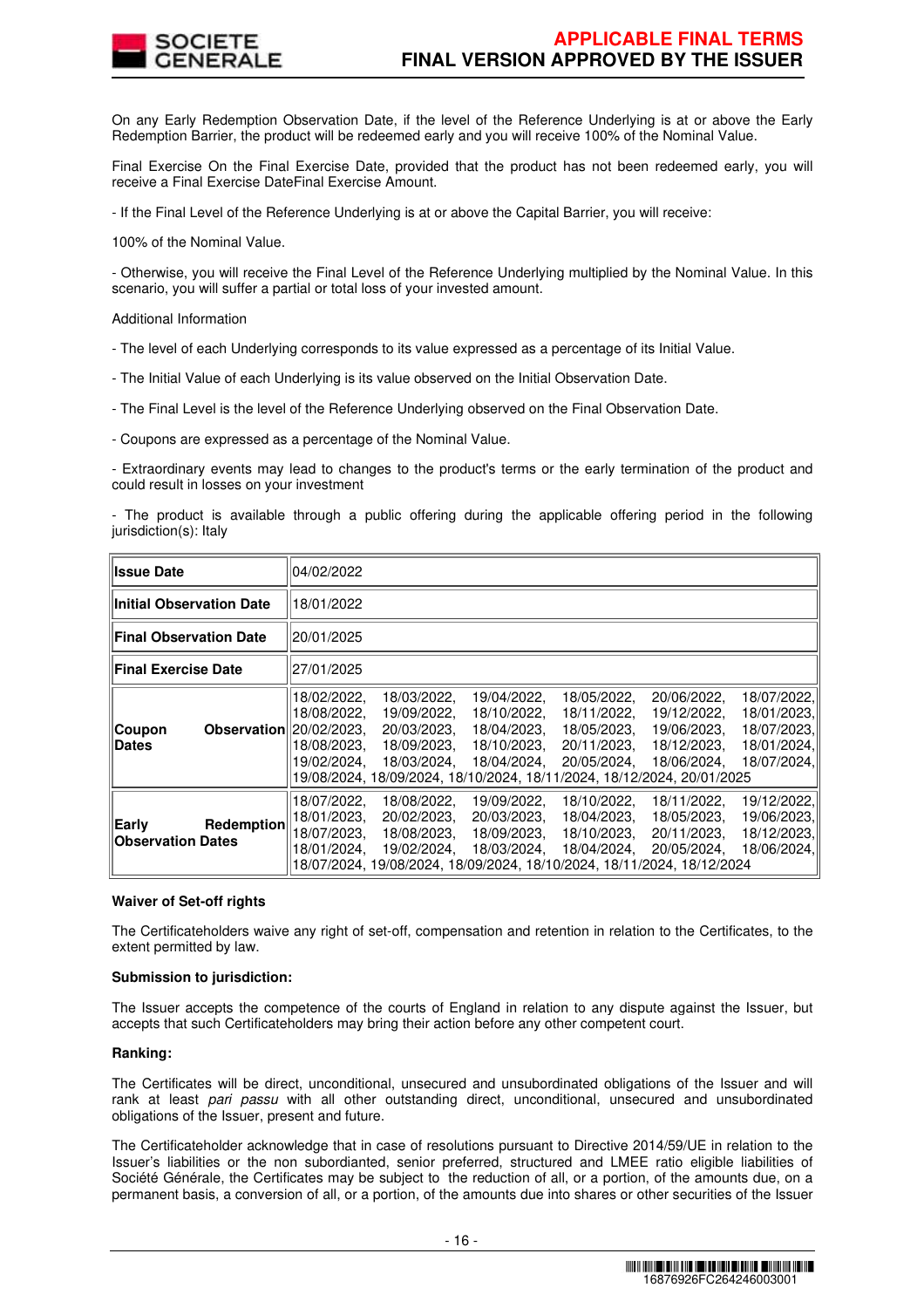

or the Guarantor or another person; cancellation; and/or the amendment on maturity of the Certificates or amendment on the calendar or the amount of the interests.

## **RESTRICTIONS ON THE FREE TRANSFERABILITY OF THE SECURITIES :**

Not Applicable. There is no restriction on the free transferability of the Certificates, subject to selling and transfer restrictions which may apply in certain jurisdictions including restrictions applicable to the offer and sale to, or for the account or benefit of, persons other than Permitted Transferees.

A Permitted Transferee means any person who (i) is not a U.S. person as defined pursuant to Regulation S; (ii) is not a person who comes within any definition of U.S. person for the purposes of the CEA or any CFTC Rule, guidance or order proposed or issued under the CEA (for the avoidance of doubt, any person who is not a "Non-United States person" defined under CFTC Rule 4.7(a)(1)(iv), but excluding, for purposes of subsection (D) thereof, the exception for any qualified eligible person who is not a "Non-United States person," shall be considered a U.S. person); and (iii) is not a "U.S. Person" for purposes of the final rules implementing the credit risk retention requirements of Section 15G of the U.S. Securities Exchange Act of 1934, as amended (the **U.S. Risk Retention Rules**) (a **Risk Retention U.S. Person**).

## **WHERE THE SECURITIES WILL BE TRADED?**

#### **Admission to trading:**

Application will be made for the Certificates to be admitted to trading on the Multilateral Trading Facility ("MTF") named EuroTLX organized and managed by Borsa Italiana S.p.A.

**There can be no assurance that the listing and trading of the Certificates will be approved with effect on the Issue Date or at all**,**provided that if Borsa Italiana S.p.A. does not release its decision of admission to trading within the day immediately preceding the Issue Date, paragraph "Conditions to which the offer is subject" of these Issue Specific Summary shall apply.**

## **IS THERE A GUARANTEE ATTACHED TO THE SECURITIES?**

#### **Nature and scope of the guarantee:**

The Certificates are unconditionally and irrevocably guaranteed by Société Générale (the **Guarantor**) pursuant to the guarantee governed by French law made as of 04/06/2021 (the Guarantee).

The Guarantee obligations constitutes a direct, unconditional, unsecured and unsubordinated obligations of the Guarantor ranking as senior preferred obligations, as provided for in Article L. 613-30-3-I-3° of the French Code "monétaire et financier" and will rank at least pari passu with all other existing and future direct, unconditional, unsecured senior preferred obligations of the Guarantor, including those in respect of deposits.

Any references to sums or amounts payable by the Issuer which are guaranteed by the Guarantor under the Guarantee shall be to such sums and/or amounts as directly reduced, and/or in the case of conversion into equity, as reduced by the amount of such conversion, and/or otherwise modified from time to time resulting from the application of a bail-in power by any relevant authority pursuant to directive 2014/59/EU of the European Parliament and of the Council of the European Union.

## **Description of the Guarantor:**

The Guarantor, Société Générale is the parent company of the Société Générale Group.

Domicile: 29, boulevard Haussmann, 75009 Paris, France.

Legal form: Public limited liability company (société anonyme).

Country of incorporation: France.

Legal entity identifier (LEI) : O2RNE8IBXP4R0TD8PU41

The Guarantor may on a regular basis, as defined in the conditions set by the French Banking and Financial Regulation Committee, engage in all transactions other than those mentioned above, including in particular insurance brokerage.

Generally speaking, the Guarantor may carry out, on its own behalf, on behalf of third parties or jointly, all financial, commercial, industrial, agricultural, personal property or real property, directly or indirectly related to the above-mentioned activities or likely to facilitate the accomplishment of such activities.

#### **Key financial information on the Guarantor:**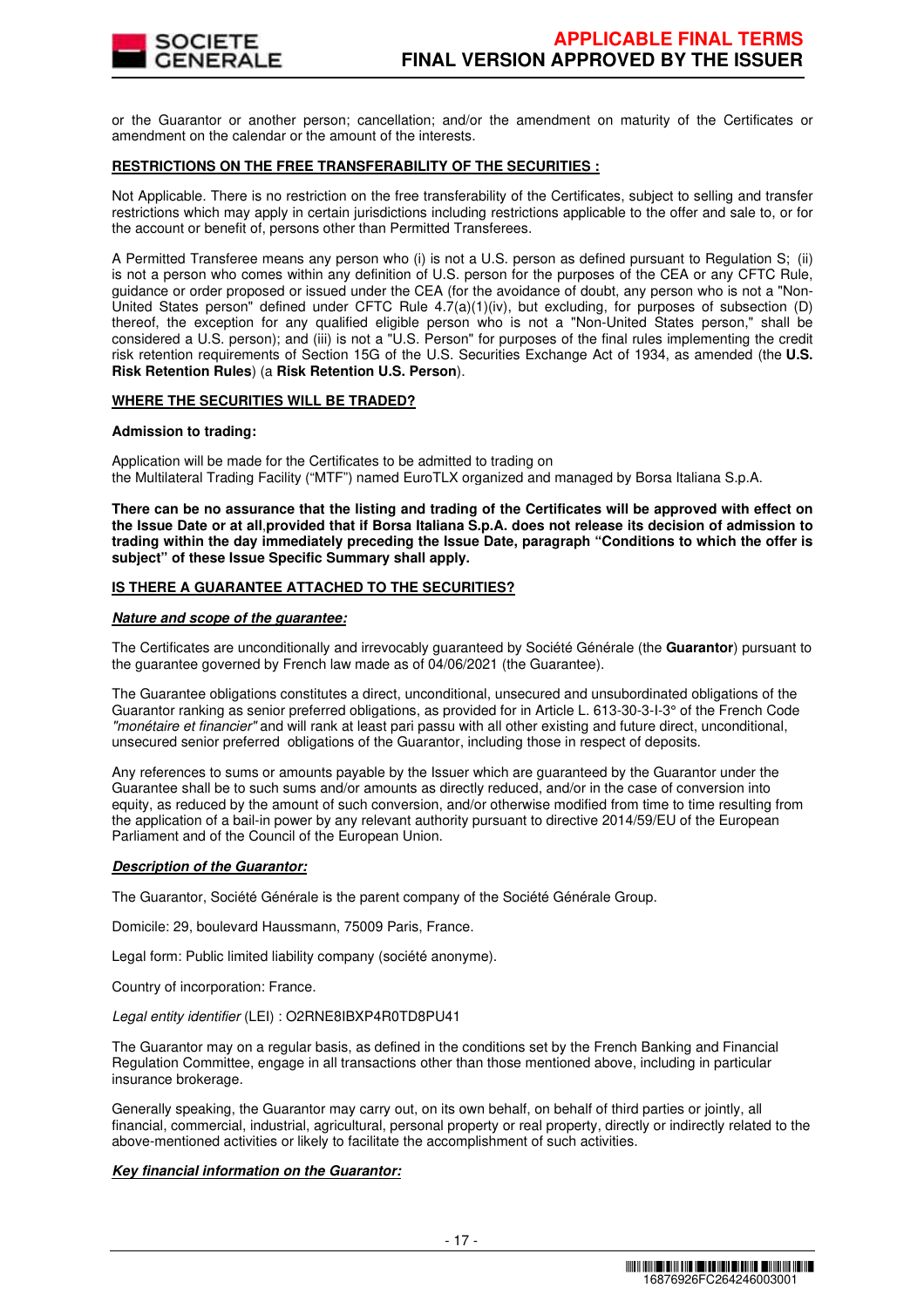

# **Income statement**

| In millions of euros                                                                                                                                          | <b>First Quarter</b><br>2021<br>(unaudited) | 31.12.2020<br>(audited) | <b>First Quarter</b><br>2020<br>(unaudited) | 31.12.2019<br>(audited) |
|---------------------------------------------------------------------------------------------------------------------------------------------------------------|---------------------------------------------|-------------------------|---------------------------------------------|-------------------------|
| Net interest income (or equivalent) (Total<br>interest income and expense)***                                                                                 | N/A                                         | 10,473                  | N/A                                         | 11,185                  |
| Net fee and commission income (Total Fee<br><i>income and expense</i> )                                                                                       | N/A                                         | 4,917                   | N/A                                         | 5,257                   |
| Net impairment loss on financial assets (Cost<br>of risk)                                                                                                     | (276)                                       | (3,306)                 | (820)                                       | (1,278)                 |
| Net trading income (Net gains and losses on<br>financial transactions)                                                                                        | N/A                                         | 2,851                   | N/A                                         | 4,460                   |
| Measure of financial performance used by the<br>issuer in the financial statements such as<br>operating profit ( <i>Gross operating income</i> )              | 1,497                                       | 5,399                   | 492                                         | 6,944                   |
| Net profit or loss (for consolidated financial<br>statements net profit or loss attributable to<br>equity holders of the parent) (Net income,<br>Group share) | 814                                         | (258)                   | (326)                                       | $3,248*$                |

| <b>Balance sheet</b> |  |
|----------------------|--|
|----------------------|--|

| In billions of euros                                                                                                                                                        | <b>First Quarter</b><br>2021<br>(unaudited) | 31.12.2020<br>(audited) | <b>First Quarter</b><br>2020<br>(unaudited) | 31.12.2019<br>(audited) | #Value as outcome<br>from the most recent<br>supervisory review<br>and evaluation<br>process (SREP) |
|-----------------------------------------------------------------------------------------------------------------------------------------------------------------------------|---------------------------------------------|-------------------------|---------------------------------------------|-------------------------|-----------------------------------------------------------------------------------------------------|
| Total assets (Total Assets)                                                                                                                                                 | 1,503.0                                     | 1,462.0                 | 1,507.7                                     | 1,356.3                 | N/A                                                                                                 |
| Senior debt (Debt securities<br>issued)                                                                                                                                     | 137.2                                       | 139.0                   | 139.6                                       | 125.2                   | N/A                                                                                                 |
| Subordinated<br>debt<br>(Subordinated debts)                                                                                                                                | 16.2                                        | 15.4                    | 15.0                                        | 14.5                    | N/A                                                                                                 |
| and<br>receivables<br>Loans<br>tol<br>customers (Customer loans at<br>amortised cost)                                                                                       | 456.5                                       | 448.8                   | 461.8                                       | 450.2                   | N/A                                                                                                 |
| Deposits<br>from<br>customers<br>(Customer deposits)                                                                                                                        | 467.7                                       | 456.1                   | 442.6                                       | 418.6                   | N/A                                                                                                 |
| equity (Shareholders'<br>Total<br>equity, subtotal Equity, Group<br>share)                                                                                                  | 62.9                                        | 61.7                    | 62.6                                        | 63.5                    | N/A                                                                                                 |
| Non performing loans (based<br>on net carrying amount)<br>and<br>receivables)<br>Loans<br>(Doubtful loans)                                                                  | 17.4                                        | 17.0                    | 16.6                                        | 16.2                    | N/A                                                                                                 |
| Common Equity Tier 1 capital<br>(CET1) ratio (or other relevant<br>prudential capital adequacy<br>depending<br>on the<br>ratop<br>issuance) (Common Equity<br>Tier 1 ratio) | $13.5\%(1)$                                 | $13.4\%(1)$             | 12.6%                                       | 12.7%                   | 9.03% **                                                                                            |
| (Total<br>Total<br>capital<br>ratio<br>capital ratio)                                                                                                                       | $19.1\% (1)$                                | $19.2\%(1)$             | 18.0%                                       | 18.3%                   | N/A                                                                                                 |
| ratio<br>calculated<br>Leverage<br>under applicable<br>regulatory<br>framework (Fully-loaded CRR<br>leverage ratio)                                                         | $4.5\%(1)$                                  | 4.8%(1)                 | 4.2%                                        | 4.3%                    | N/A                                                                                                 |

\* As from January 1st 2019, in accordance with the amendment to IAS 12 "Income Tax", the tax saving related to the payment of coupons on undated subordinated and deeply subordinated notes, previously recorded in consolidated reserves, is now recognised in income on the "Income tax" line.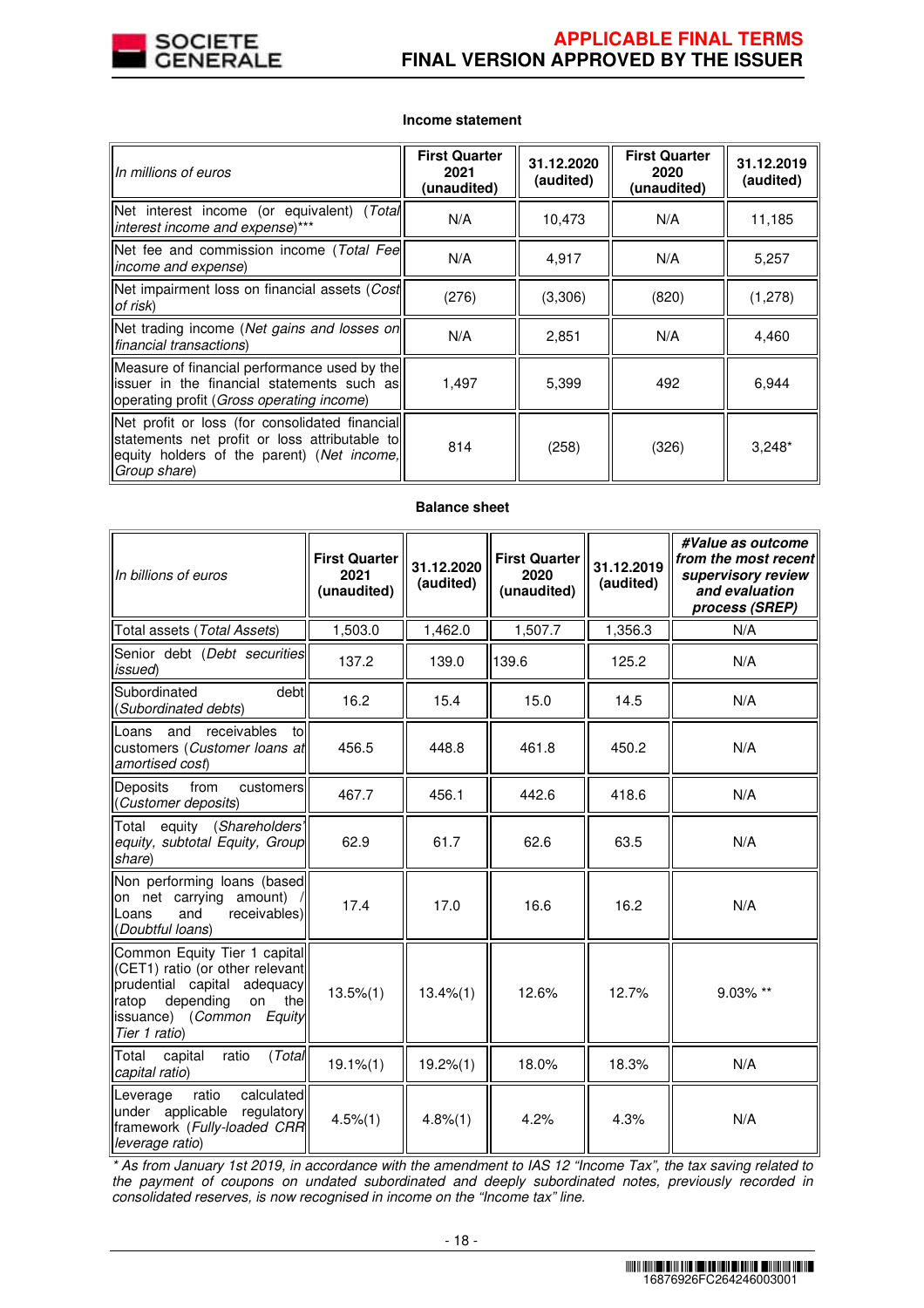

\*\* Taking into account the combined regulatory buffers, the CET1 ratio level that would trigger the Maximum Distributable Amount mechanism would be 9.03% as of 31 March 2021 \*\*\* Titled in italics refer to titled used in the financial statements.

(1) Phased-in ratio

The audit report does not contain any qualification.

## **Key risks that are specific to the guarantor :**

Due to Société Générale's role as guarantor and counterparty to the Issuer's hedging transactions, investors are essentially exposed to Société Générale's credit risk and have no recourse against the Issuer in the event of the Issuer's default.

# **WHAT ARE THE KEY RISKS THAT ARE SPECIFIC TO THE SECURITIES?**

The investor bears the risk of total or partial loss of the amount invested at redemption of the Certificates on the Final Exercise Date or the event the Certificates is sold by the investor before that date.

Although it is subject to market making agreement, the liquidity of the product may be affected by exceptional circumstances that make it difficult to sell the product or at a price that results in a total or partial loss of the amount invested.

Certificates may be early redeemed automatically when the level of the Underlying(s) reaches a certain level. Investors will not benefit from the performance of the Underlying(s) subsequent to such event.

The market value of the Certificates depends on the evolution of market parameters at the time of exit (price level of the Underlying(s), interest rates, volatility and credit spreads) and may therefore result in a risk of total or partial loss on the amount initially invested.

Events unrelated to the Underlying(s) (e.g. change in law, including tax law, force majeure) may lead to early redemption of the Certificates and thus to total or partial loss of the amount invested.

Events affecting the Underlying(s) or hedging transactions may lead to adjustments, de-indexation, substitution of the Underlying(s), or early redemption of the Certificates and consequently to losses on the amount invested, including in the case of capital protection.

If the currency of the investor's main activities is different from that of the product, the investor is exposed to currency risk, especially in the event of exchange controls, which may reduce the amount invested.

## **SECTION D - KEY INFORMATION ON THE OFFER OF SECURITIES TO THE PUBLIC AND/OR ADMISSION TO TRADING ON A REGULATED MARKET**

## **UNDER WHICH CONDITIONS AND TIMETABLE CAN I INVEST IN THIS SECURITIES ?**

## **DESCRIPTION OF THE TERMS AND CONDITIONS OF THE OFFER :**

**Non Exempted Offer Jurisdiction(s):** Italy

#### **Offer Period:**

From and including January 25, 2022 at 9.00 a.m. Central European Time (CET) to and including February 01, 2022 at 4.00 p.m. CET, subject to any early closing of the Offer Period as described below.

The Certificates will be distributed:

(a) within the premises of the Distributors (at their offices and branches);

(b) through door-to-door selling (fuori sede) pursuant to Articles 30 and 31 of the Italian Legislative Decree No. 58 of 24th February 1998, as amended from time to time (the **"Italian Financial Services Act"**) from and including January 25, 2022 at 9.00 a.m. Central European Time (CET) to and including January 27, 2022 at 4.00 p.m. CET;

subject to any early closing of the Offer Period as described below.

The Distributor intending to distribute Certificates through door-to-door selling (fuori sede) pursuant to article 30 of the Italian Financial Services Act will collect the acceptance forms - other than directly at their branches and offices - through financial advisors for door-to-door selling (consulenti finanziari abilitati all'offerta fuori sede) pursuant to Article 31 of the Italian Financial Services Act.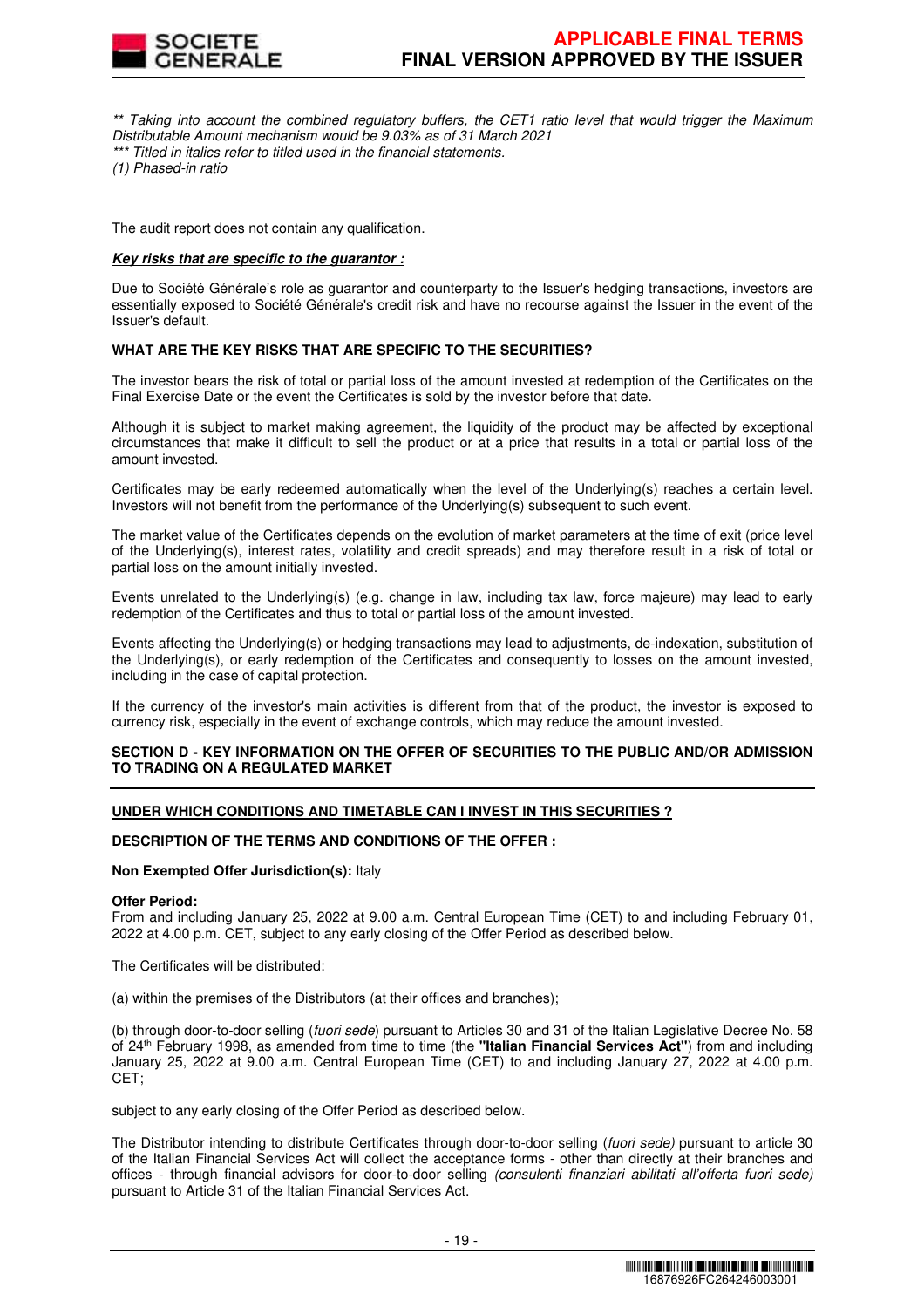

Pursuant to Article 30, paragraph 6, of the Italian Financial Services Act, the validity and enforceability of contracts entered into through door-to-door selling (fuori sede) is suspended for a period of 7 (seven) days from the date of subscription of the acceptance form by the relevant investor.

Within such period investors may notify the relevant Distributor of their withdrawal without payment of any charge or commission.

**Offer Price:** The Certificates will be offered at the Issue Price of which up to a maximum of 2.00% is represented by distribution fee payable upfront by the Guarantor to Deutsche Bank SpA, Piazza del Calendario, 3, 20126 Milano (the **Distributor**). **Conditions to which the offer is subject:**

Offers of the Certificates are conditional on their issue and, on any additional conditions set out in the standard terms of business of the financial intermediaries, notified to investors by such relevant financial intermediaries.

The Issuer reserves the right to close the Offer Period prior to its stated expiry for any reason. The Issuer reserves the right to withdraw the offer and cancel the issuance of the Certificates for any reason at any time on or prior to the Issue Date. For the avoidance of doubt, if any application has been made by a potential investor and the Issuer exercises such right, no potential investor shall be entitled to subscribe or otherwise acquire acquire the the Certificates. In each case, a notice to the investors on the early termination or the withdrawal, as applicable, will be published on the website of the Issuer (http://prospectus.socgen.com).

The validity of the offer is subject to the condition that the decision of admission to trading on EuroTLX is released by Borsa Italiana S.p.A. by not later than on the day immediately preceding the Issue Date; otherwise, the offer will be deemed withdrawn and the issuance cancelled. The Issuer undertakes to file the relevant application with Borsa Italiana S.p.A. in due time to allow Borsa Italiana S.p.A. to release a decision, according to its rules, within the day immediately preceding the Issue Date.

**Issue Price:** EUR 100 per Certificate of EUR 100 Specified Denomination

#### **Estimate of total expenses related to the issuance or the offer, including estimated expenses charged to the investor by the Issuer or the offeror:**

The entry costs, included in the Issue Price and determined as of 18/01/2022 (the **launch date of the issuance**), charged to the investor by the Issuer or the Offeror are equal to 2.7106% of the Nominal Amount (2.00% placement fee, 0.7106%). The entry costs and potential recurrent costs and potential anticipated exit penalties may have an impact on the return the investor may obtain from his investment.

**Distribution plan:** The product is intended for retail investors and will be offered in Italy

## **WHO IS THE OFFEROR AND/OR THE PERSON ASKING FOR THE ADMISSION TO TRADING ?**

Société Générale as Dealer

Tour Société Générale - 17 Cours Valmy

92987 Paris La Défense Cedex, France

Domicile : 29, boulevard Haussmann, 75009 Paris, France.

Legal form : Public limited liability company (société anonyme).

Applicable law : French law.

Country of incorporation : France

## **WHY IS THIS PROSPECTUS BEING PRODUCED ?**

This prospectus is drawn up for the purposes of the public offer of the Certificates.

**Reasons for the offer and use of proceeds :** The net proceeds from each issue of Certificates will be applied for the general financing purposes of the Société Générale Group, which include making a profit.

## **Estimated net proceeds : Not Applicable**

**Underwriting**: There is an underwriting agreement on a firm commitment basis with**:** Société Générale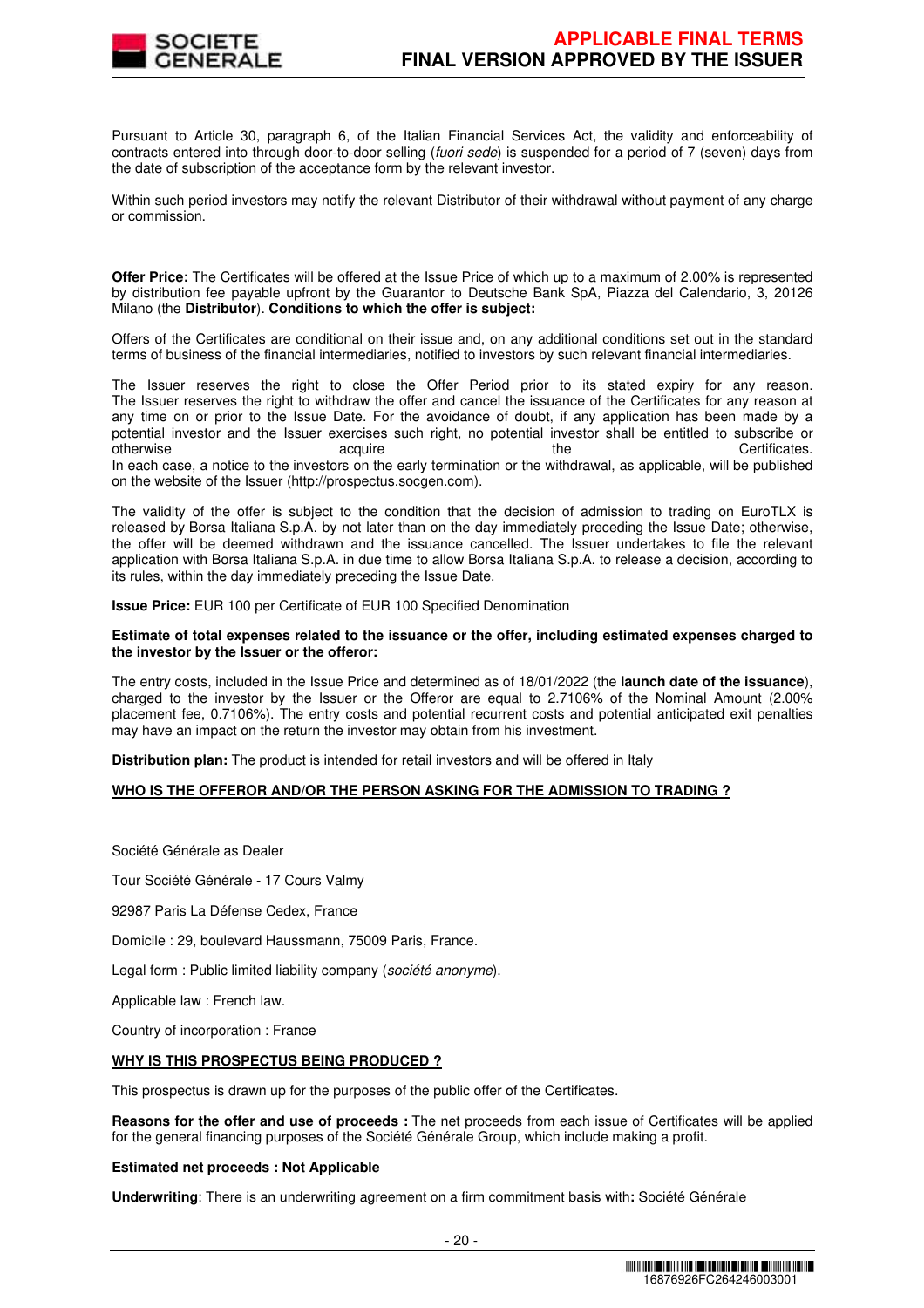

## **Interests of the individual and natural persons of the issuance/offer :**

Save for fees, if any, payable to the Dealer, and so far as the Issuer is aware, no person involved in the issue of the Certificates has an interest material to the offer.

The Dealer and its affiliates have engaged, and may in the future engage, in investment banking and/or commercial banking transactions with, and may perform other services for, the Issuer and its affiliates in the ordinary course of business.

Société Générale will ensure the roles of provider of hedging instruments to the Issuer of the Certificates and Calculation Agent of the Certificates.

The possibility of conflicts of interest between the different roles of Société Générale on one hand, and between those of Société Générale in these roles and those of the Certificateholders on the other hand cannot be excluded.

Furthermore, given the banking activities of Société Générale, conflicts may arise between the interests of Société Générale acting in these capacities (including business relationship with the issuers of the financial instruments being underlyings of the Certificates or possession of non public information in relation with them) and those of the Certificateholders. Finally, the activities of Société Générale on the underlying financial instrument(s), on its proprietary account or on behalf of its customers, or the establishment of hedging transactions, may also have an impact on the price of these instruments and their liquidity, and thus may be in conflict with the interests of the Certificateholders.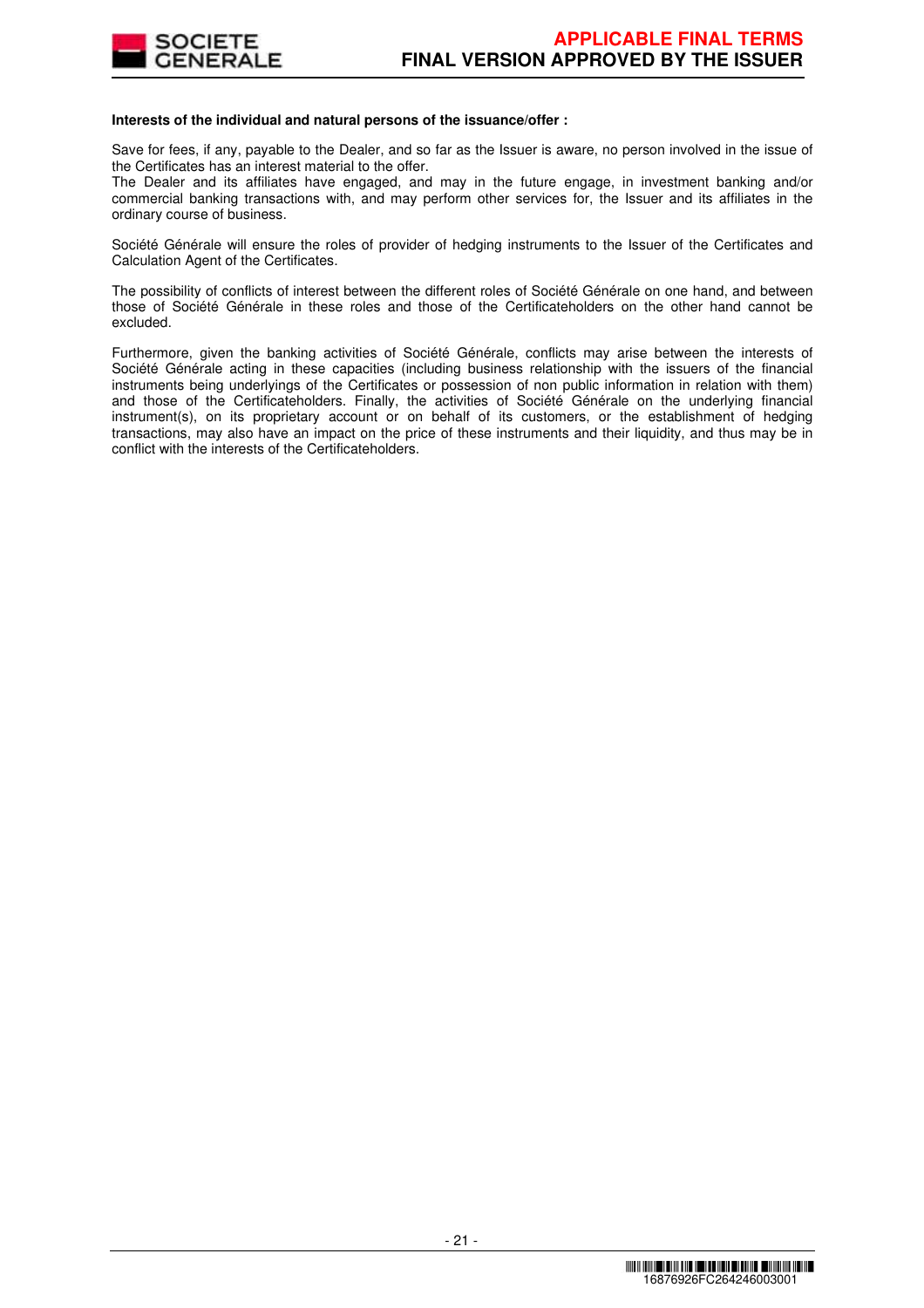

## **NOTA DI SINTESI DELL'EMISSIONE**

## **SEZIONE A – INTRODUZIONE COMPRENSIVA DELLE AVVERTENZE**

**Codice ISIN** : XS2394945955

## **Emittente : SG Issuer**

Domicilio : 16, boulevard Royal, L-2449 Luxembourg

Numero di telefono : + 352 27 85 44 40

Legal entity identifier (LEI) : 549300QNMDBVTHX8H127

## **Offerente e/o soggetto che richiede l'ammissione alle negoziazioni :**

Societe Generale

Tour Société Générale - 17 Cours Valmy

92987 Paris La Défense Cedex, France

Sede legale : 29, boulevard Haussmann, 75009 Paris, France.

Legal entity identifier (LEI) : O2RNE8IBXP4R0TD8PU41

## **Individuazione e contatti dell'autorità competente per l'approvazione del prospetto:**

Approvato dalla Commission de Surveillance du Secteur Financier (CSSF)

110, route d'Arlon L-2991, Luxembourg

E-Mail : direction@cssf.lu

**Data di approvazione del prospetto:** 04/06/2021

## **AVVERTENZE**

La presente nota di sintesi deve essere letta come un'introduzione al prospetto di base (il **Prospectus**).

Qualsiasi decisione di investire nei certificati (i **Certificati**) emessi sulla base Prospetto deve basarsi su una valutazione complessiva del Prospetto da parte dell'investitore.

**I potenziali investitori devono essere consapevoli del fatto che questi Certificati potrebbero essere volatili e che potrebbero non ricevere alcun interesse e potrebbero perdere tutto o una parte sostanziale del loro investimento.** 

Qualora sia proposto un ricorso dinanzi all'autorità giudiziaria in merito alle informazioni contenute nel Prospetto e nelle relative Condizioni Definitive, il ricorrente potrebbe essere tenuto a sostenere i costi della traduzione del Prospetto di Base prima dell'inizio del procedimento, ai sensi della legislazione nazionale degli Stati Membri.

Nessun soggetto che ha provveduto alla predisposizione della presente nota di sintesi, compresa l'eventuale traduzione, potrà essere ritenuto responsabile civilmente, salvo che questa risulti fuorviante, imprecisa o incoerente se letta congiuntamente alle altre parti del Prospetto, o non offra, se letta congiuntamente alle altre parti del Prospetto, informazioni essenziali volte ad agevolare la decisione dell'investitore di investire nei Certificati.

**State per acquistare un prodotto che non è semplice e può essere di difficile comprensione.**

## **SEZIONE B – INFORMAZIONI CHIAVE SULL'EMITTENTE**

# **CHI È L'EMITTENTE DEI TITOLI?**

**Emittente : SG Issuer** (o l'**Emittente**)

Domicilio: 16, boulevard Royal, L-2449 Luxembourg

Legal entity identifier (LEI) : 549300QNMDBVTHX8H127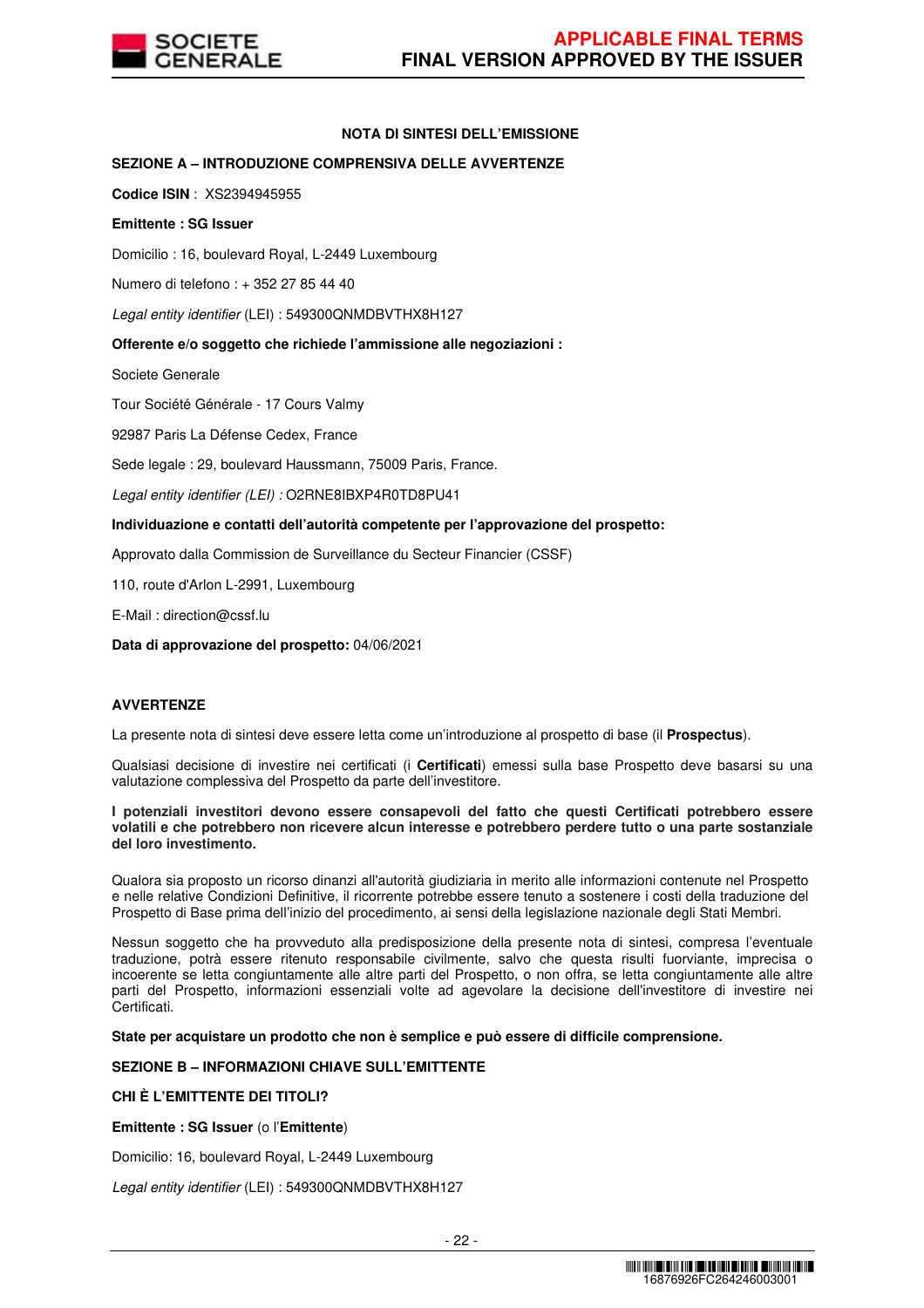

Giurisdizione di riferimento: diritto lussemburghese.

Paese di costituzione: Lussemburgo.

## **Società di revisione : Ernst & Young S.A.**

Le attività principali di SG Issuer sono rappresentate dalla raccolta di fondi tramite l'emissione di warrant e titoli di debito destinati al collocamento presso clienti istituzionali o retail tramite collocatori associati a Société Générale. I fondi derivanti all'emissione di tali titoli di debito vengono quindi concessi in prestito a Société Générale ed altri membri del Gruppo.

Le azioni di SG Issuer sono detenute al 99,8 per cento. da Société Générale Luxembourg e allo 0,2 per cento. di Société Générale. È una società completamente consolidata.

In conformità allo statuto, l'Emittente è gestita da un Consiglio Direttivo sotto la supervisione di un Consiglio di Sorveglianza. I membri del Consiglio Direttivo sono Laurent Weil, Thierry Bodson, Pascal Jacob, Yves Cacclin, Alexandre Galliche, Estelle Stephan Jaspard e Christian Rousson (ciascuno individualmente un **Amministratore**  e collettivamente il **Consiglio di Amministrazione**). Laurent Weil, Thierry Bodson, Pascal Jacob, Yves Cacclin, Alexandre Galliche, Estelle Stephan Jaspard e Christian Rousson esercitano la loro attività di management a tempo pieno all'interno del Gruppo Societe Generale

## **QUALI SONO LE INFORMAZIONI FINANZIARIE CHIAVE RELATIVE ALL'EMITTENTE?**

#### **Conto economico**

| (in migliaia di $\epsilon$ )                                                                       | 31 dicembre 2020       | 31 dicembre 2019       |  |
|----------------------------------------------------------------------------------------------------|------------------------|------------------------|--|
|                                                                                                    | (soggetto a revisione) | (soggetto a revisione) |  |
| $\left\Vert \mathsf{Utile}/\mathsf{perdita} \right\Vert$ operativa $\left\Vert _{274} \right\Vert$ |                        | 210                    |  |

## **Stato patrimoniale**

| (in migliaia di €)                                                                                               | 31 dicembre 2020<br>(soggetto a revisione) | 31 dicembre 2019<br>(soggetto a revisione) |  |
|------------------------------------------------------------------------------------------------------------------|--------------------------------------------|--------------------------------------------|--|
| Debito finanziario netto (debiti a lungo<br>termine meno debiti a breve termine meno<br>disponibilità liquide) * | 3 7 0 7                                    | $-17975$                                   |  |
| (attività<br>correntil<br>Rapporto<br>corrente<br>/passività correnti)                                           | N/A                                        | N/A                                        |  |
| Rapporto debito e capitale (passività totali <br>/capitale azionario totale)                                     | N/A                                        | N/A                                        |  |
| Tasso di copertura degli interessi (reddito<br>operativo/spesa per interessi)                                    | N/A                                        | N/A                                        |  |

\* il debito finanziario netto è calcolato sulla base dei seguenti elementi:

| Debito finanziario netto                      | 31/12/2020 | 31/12/2019 |
|-----------------------------------------------|------------|------------|
| Obbligazioni convertibili in azioni (1)       | 48 000     | 48 000     |
| Disponibilità liquide e mezzi equivalenti (2) | -44 293    | -65 975    |
| Totale                                        | 3 70 7     | $-17975$   |

(1) classificato nella voce Passività finanziarie a costo ammortizzato, si veda nota 4.3 nel bilancio 2020 e nel bilancio periodico abbreviato del 2020

(2) classificato nello Stato Patrimoniale.

## **Flussi di cassa**

|                              | $\parallel$ 31 dicembre 2020 | 31 dicembre 2019                                                                  |
|------------------------------|------------------------------|-----------------------------------------------------------------------------------|
| (in migliaia di $\epsilon$ ) |                              | $\left\  \text{(soggetto a revisione} \right\  \text{ (soggetto a revisione) }$ " |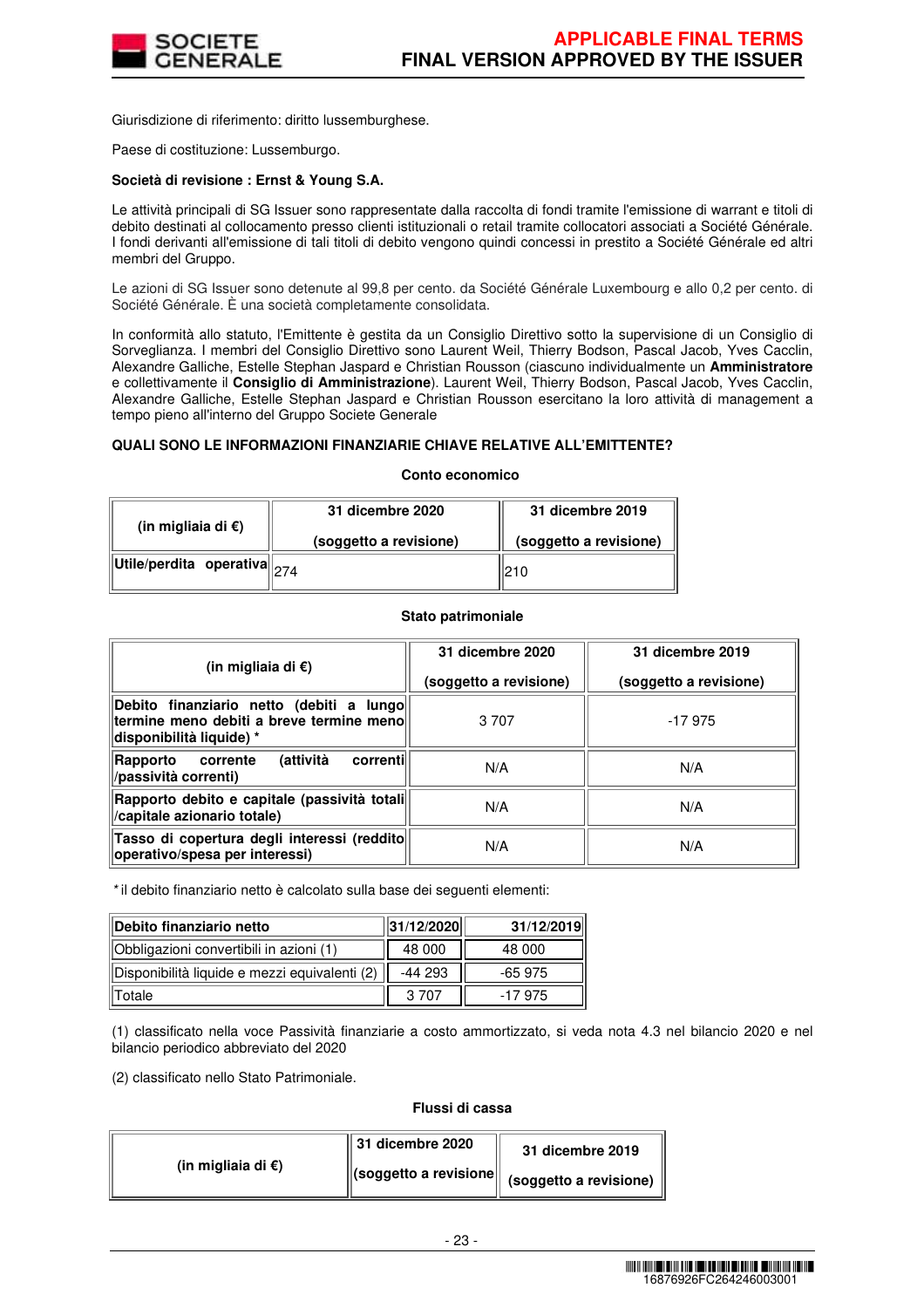

| Flussi di cassa netti da attività<br>operative        | 13 4 46 | 44 845  |
|-------------------------------------------------------|---------|---------|
| Flussi di cassa netti da attività<br>finanziarie      | (35129) | (58454) |
| Flussi di cassa netti da attività dil<br>investimento |         |         |

## **QUALI SONO I RISCHI CHIAVE SPECIFICI DELL'EMITTENTE?**

In caso di inadempimento o fallimento dell'Emittente, l'investitore ha diritto di ricorso soltanto nei confronti di Société Générale e, in caso di bail-in applicato ai titoli dell'emittente o ai prodotti strutturati di Société Générale, è esposto al rischio di perdita totale o parziale dell'importo investito o di sua conversione in titoli (di capitale o di debito) o di spostamento della scadenza, senza alcuna garanzia o compensazione.

#### **SEZIONE C. INFORMAZIONI CHIAVE SUI TITOLI**

#### **QUALI SONO LE CARATTERISTICHE PRINCIPALI DEI TITOLI?**

**Codice ISIN:** XS2394945955 **Numero di Certificati:** fino a 50000

| Valuta<br>Prodotto                               | $\bar{\mathsf{del}}\vert\vert_{\mathsf{EUR}}$                                                                | Valuta di Regolamento                    | EUR                                                                      |  |
|--------------------------------------------------|--------------------------------------------------------------------------------------------------------------|------------------------------------------|--------------------------------------------------------------------------|--|
| Sede<br>negoziazione                             | EuroTLX, un Sistema<br>di Multilaterale di Negoziazione<br>organizzato e gestito da Borsa<br>Italiana S.p.A. | <b>Valore Nominale</b>                   | 100 EUR per Certificato                                                  |  |
| Investimento<br><b>Minimo</b>                    | 100 EUR                                                                                                      | <b>Prezzo di Emissione</b>               | 100% del Valore Nominale                                                 |  |
| Data di Scadenza   27/01/2025                    |                                                                                                              | Rimborso minimo                          | No, è possibile subire una<br>perdita anche totale<br>dell'investimento. |  |
| <b>Barriera</b><br>Capitale                      | $\tilde{  }$ sul $  _{60\%}$                                                                                 | Tipologia<br><b>Barriera</b><br>Capitale | sul Rilevazione solo alla Data<br>di Valutazione Finale                  |  |
| <b>Barriera</b><br>Premio                        | $\bar{~}$ sul $\parallel_{60\%}$                                                                             | Premio                                   | 0,88%                                                                    |  |
| <b>Barriera di</b><br>Liquidazione<br>Anticipata | 100%                                                                                                         |                                          |                                                                          |  |

| <b>ISottostante di Riferimento</b> | <b>Identificatore</b> | <b>Borsa di Riferimento</b> | <b>Valuta</b> |
|------------------------------------|-----------------------|-----------------------------|---------------|
| UniCredit SpA                      | IT0005239360          | Borsa Italiana              | <b>EUR</b>    |
| Intesa Sanpaolo SpA                | IT0000072618          | Borsa Italiana              | <b>EUR</b>    |
| Eni SpA                            | IT0003132476          | 'IBorsa Italiana            | <b>EUR</b>    |

Questo prodotto è un certificato regolato dalla legge inglese.

Questo prodotto è concepito per pagare un premio condizionale su base periodica. E' possibile che il prodotto sia automaticamente rimborsato anticipatamente in base a condizioni predefinite. Se il prodotto non è rimborsato anticipatamente, sia il premio che l' importo di liquidazione del capitale a scadenza saranno legati alla performance dei sottostanti. Il capitale investito sarà da considerarsi totalmente a rischio investendo in questo prodotto.

Il Sottostante di Riferimento è il Sottostante con il livello più basso registrato alla data di valutazione rilevante.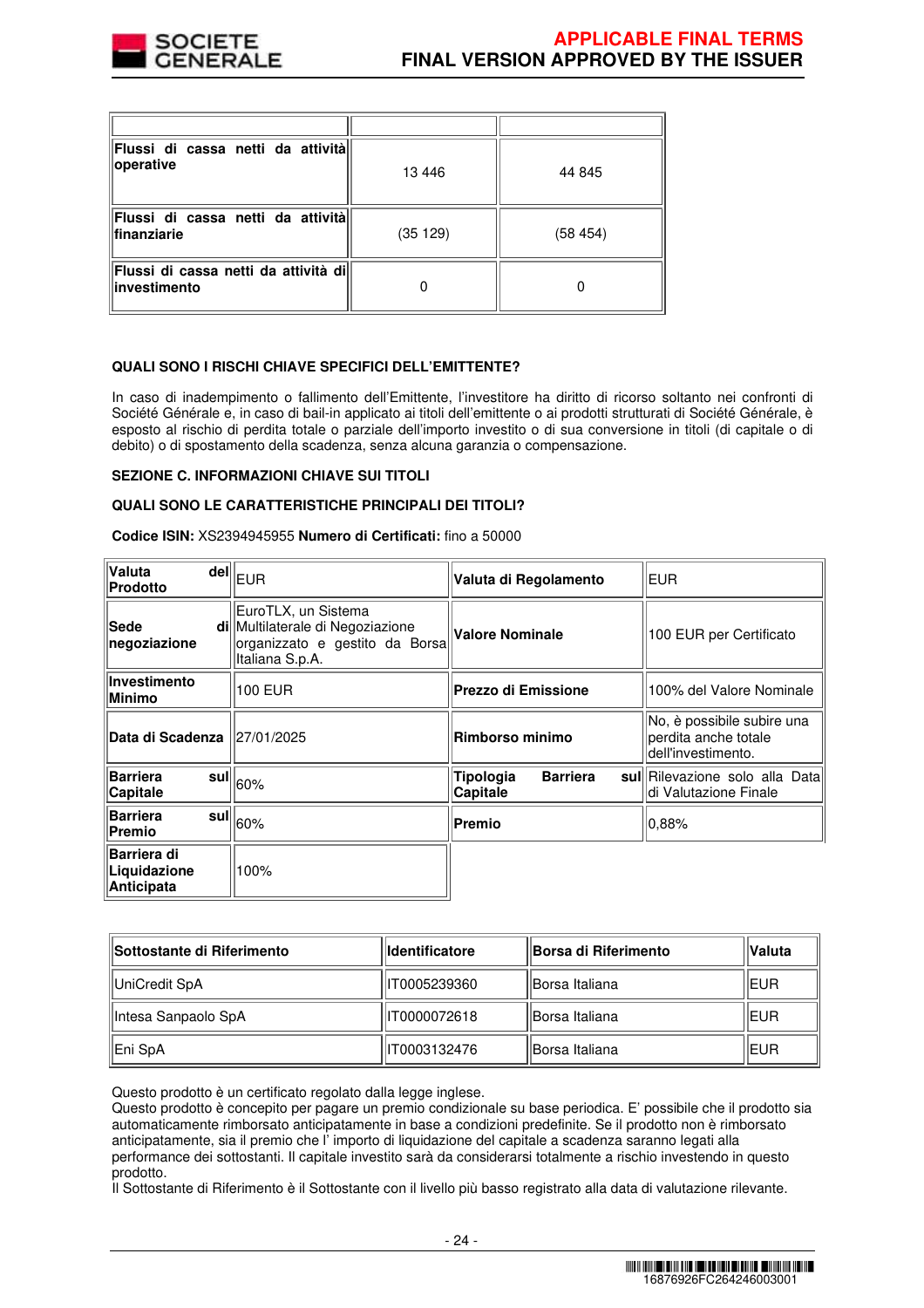

Premio

Se il prodotto non è stato rimborsato anticipatamente:

- Ad ogni Data di Valutazione del Premio, se il livello del Sottostante di Riferimento è pari o superiore alla Barriera sul Premio, si riceverà alla data di pagamento:

Il Premio moltiplicato per il numero dei periodi trascorsi dall' emissione del prodotto, meno la somma dei premi già pagati.

- Altrimenti, non si riceverà il Premio.

Un periodo corrisponde a un mese.

Liquidazione Anticipata Automatica

Ad una qualsiasi Data di Valutazione della Liquidazione Anticipata, se il livello del Sottostante di Riferimento è pari o superiore alla Barriera di Liquidazione Anticipata, il

prodotto sarà rimborsato anticipatamente e si riceverà il 100% del Valore Nominale.

Liquidazione Finale

Alla Data di Scadenza, a condizione che il prodotto non sia stato rimborsato anticipatamente, si riceverà un importo finale di liquidazione.

- Se il Livello Finale del Sottostante di Riferimento è pari o superiore alla Barriera sul Capitale,si riceverà: 100% del Valore Nominale.

- Altrimenti, si riceverà il Livello Finale del Sottostante di Riferimento moltiplicato per il Valore Nominale. In questo scenario, si andrà incontro ad una perdita parziale o totale del capitale investito. Ulteriori Informazioni

- Il livello di ogni sottostante corrisponde al suo valore espresso come percentuale del suo Valore Iniziale.

- Il Valore Iniziale di ogni sottostante è il suo valore registrato alla Data di Valutazione Iniziale.

- Il Livello Finale è il livello del Sottostante di Riferimento registrato alla Data di Valutazione Finale.

- I Premi sono espressi come percentuale del Valore Nominale.

- Il verificarsi di eventi straordinari potrebbe causare modifiche dei termini del prodotto o il suo rimborso anticipato. Ciò potrebbe comportare perdite sul capitale investito.

- Il prodotto è disponibile mediante un'offerta pubblica durante il periodo di offerta applicabile nelle seguenti giurisdizioni: Italia

| Data di Emissione                                              | 04/02/2022                                                                                           |                                                                                                                                       |                                                                                                       |                                                                                                       |                                                                                                       |
|----------------------------------------------------------------|------------------------------------------------------------------------------------------------------|---------------------------------------------------------------------------------------------------------------------------------------|-------------------------------------------------------------------------------------------------------|-------------------------------------------------------------------------------------------------------|-------------------------------------------------------------------------------------------------------|
| Valutazione 18/01/2022<br>di<br><b>Data</b><br>Iniziale        |                                                                                                      |                                                                                                                                       |                                                                                                       |                                                                                                       |                                                                                                       |
| Valutazione 20/01/2025<br>di<br>Data<br>Finale                 |                                                                                                      |                                                                                                                                       |                                                                                                       |                                                                                                       |                                                                                                       |
| Data di Scadenza                                               | 27/01/2025                                                                                           |                                                                                                                                       |                                                                                                       |                                                                                                       |                                                                                                       |
| Date di Valutazione dell18/05/2023.<br>Premio                  | 18/02/2022,<br>18/07/2022,<br>19/12/2022,<br>18/10/2023.<br>18/03/2024,<br>19/08/2024,<br>20/01/2025 | 18/03/2022,<br>18/08/2022,<br>18/01/2023,<br>19/06/2023,<br>20/11/2023.<br>18/04/2024,<br>18/09/2024.                                 | 19/04/2022,<br>19/09/2022,<br>20/02/2023.<br>18/07/2023,<br>18/12/2023,<br>20/05/2024,<br>18/10/2024. | 18/05/2022,<br>18/10/2022,<br>20/03/2023,<br>18/08/2023,<br>18/01/2024,<br>18/06/2024,<br>18/11/2024. | 20/06/2022,<br>18/11/2022,<br>18/04/2023,<br>18/09/2023,<br>19/02/2024,<br>18/07/2024,<br>18/12/2024, |
| Date di Valutazione<br>della Liquidazione<br><b>Anticipata</b> | 18/07/2022,<br>19/12/2022,<br>18/05/2023.<br>18/10/2023,<br>18/03/2024,                              | 18/08/2022,<br>18/01/2023.<br>19/06/2023,<br>20/11/2023.<br>18/04/2024,<br>19/08/2024, 18/09/2024, 18/10/2024, 18/11/2024, 18/12/2024 | 19/09/2022,<br>20/02/2023.<br>18/07/2023,<br>18/12/2023,<br>20/05/2024,                               | 18/10/2022,<br>20/03/2023.<br>18/08/2023,<br>18/01/2024,<br>18/06/2024,                               | 18/11/2022,<br>18/04/2023,<br>18/09/2023,<br>19/02/2024,<br>18/07/2024,                               |

#### **Rinuncia ai diritti di compensazione**

I Portatori dei Certificati rinunciano a qualsiasi diritto di compensazione e ritenzione con riferimento ai Certificati, nella misura consentita dalla legge.

#### **Giurisdizione applicabile**

L'Emittente accetta la competenza dei tribunali inglesi in relazione a qualunque controversia nei confronti dell'Emittente, e che i Portatori dei Certificati possano promuovere un'azione legale innanzi a qualunque altro tribunale competente.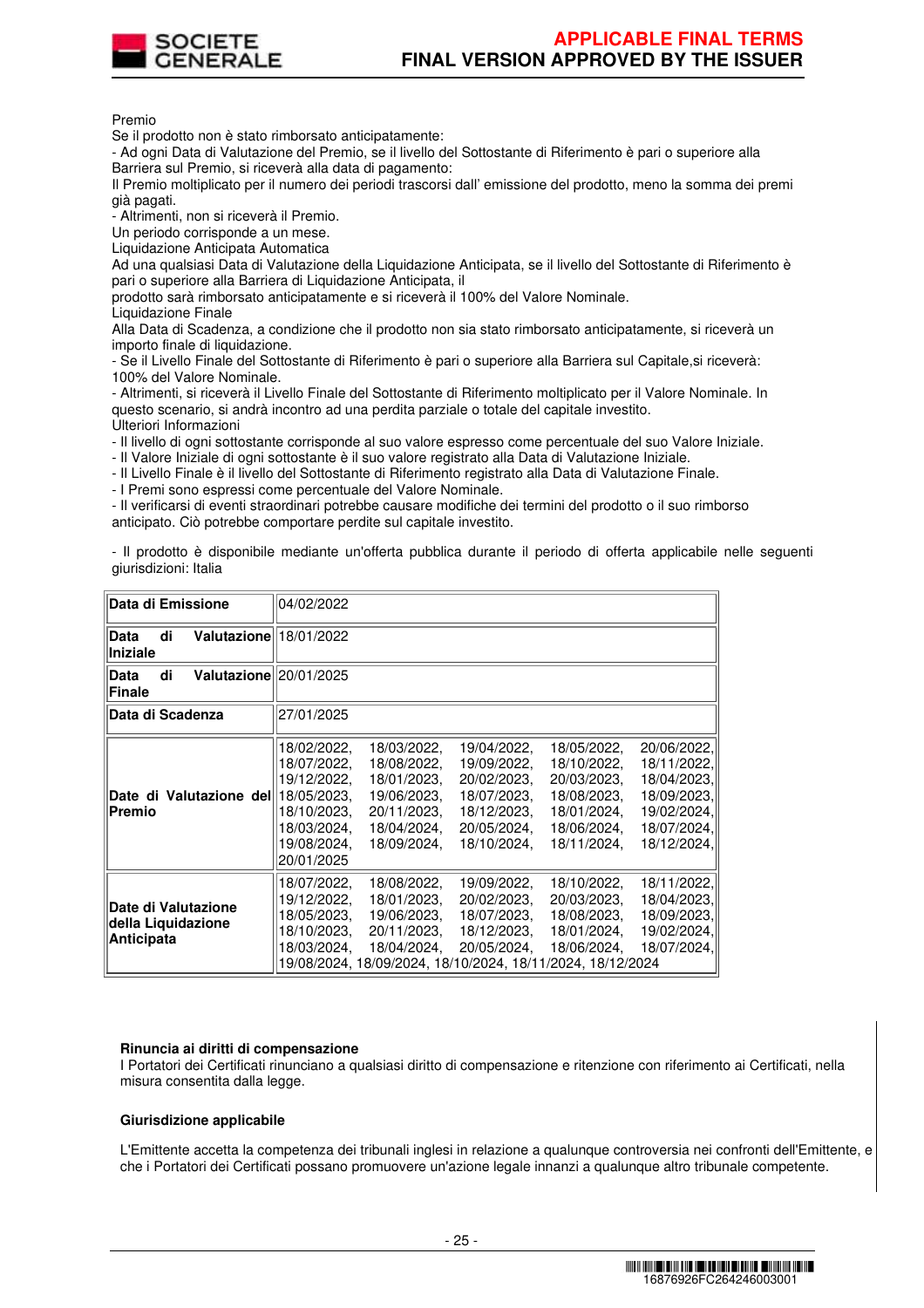

#### **Priorità:**

I Certificati sono obbligazioni dirette, incondizionate, non garantite e non subordinate dell'Emittente e saranno pari passu rispetto a tutte le altre obbligazioni dirette, incondizionate, non garantite e non subordinate dell'Emittente, presenti e future, in circolazione.

Il Portatore dell'obbligazione prende atto e accetta che in caso di risoluzione ai sensi della Direttiva 2014/59/UE che riguardi le passività dell'Emittente ovvero le passività di Societe Generale non subordinate, di tipo senior preferred, strutturate e rilevanti ai fini del rapporto LMEE, I Certificati possono essere oggetto di riduzione totale o parziale degli importi in relazione ad esse dovuti, su base permanente; di conversione in tutto o in parte degli import dovuti in azioni o altri titoli dell'Emittente o del Garante o di altro soggetto; di cancellazione; e/o di modifica della scadenza dei Certificati ovvero modifica del calendario o dell'importo degli interessi.

#### **RESTRIZIONI ALLA LIBERA TRASFERIBILITÀ DEI CERTIFICATI**

Non Applicabile. Non sussiste alcuna limitazione alla libera trasferibilità dei Certificati, ferme restando le restrizioni di vendita e trasferimento eventualmente in vigore in talune giurisdizioni, incluse le restrizioni applicabili all'offerta e alla vendita a, o per conto o a beneficio di, Cessionari Autorizzati

Un Cessionario Consentito indica qualsiasi soggetto che (i) non è una U.S. person secondo la definizione di cui al Regulation S; e (ii) non è un soggetto che rientra in una qualsiasi definizione di soggetto U.S. ai fini di qualsivoglia regola CEA o CFTC, o linee guida o ordinanze proposte o emesse da CEA (per fini di chiarezza, qualsiasi soggetto che non sia un "soggetto non statunitense" ai sensi della norma CFTC 4.7(a)(1)(iv), ma escludendo, ai fini della sottosezione (D), l'eccezione riferita a qualsiasi soggetto qualificato ed idoneo che non sia un "soggetto non statunitense", sarà considerato un soggetto U.S.); e (iii) non è "soggetto U.S." ai sensi delle norme definitive di attuazione dei requisiti di mantenimento del rischio di credito di cui alla Sezione 15G del U.S. Securities Exchange Act del 1934 e successive modifiche (le **Regole U.S. di Mantenimento del Rischio**) (un **Soggetto U.S. al Mantenimento del Rischio**).

## **DOVE SARANNO NEGOZIATI I TITOLI?**

#### **Ammissione alle negoziazioni:**

Sarà presentata domanda di ammissione alla negoziazione dei Certificati sul Sistema Multilaterale di Negoziazione denominato EuroTLX "MTF"), organizzato e gestito da Borsa Italiana S.p.A.

**Non vi è alcuna certezza che la negoziazione dei Certificati sia approvata a partire dalla Data di Emissione, dato che se Borsa Italiana S.p.A. non dovesse rilasciare la sua decisione di ammissione alla negoziazione entro il giorno immediatamente antecedente la Data di Emissione, la Sezione "Condizioni a cui è soggetta l'offerta" di questa Nota di Sintesi Specifica deve essere applicata.** 

#### **I TITOLI SONO ASSISTITI DA UNA GARANZIA?**

#### **Natura e scopo della garanzia**

I Certificati sono incondizionatamente e irrevocabilmente garantiti da Société Générale (il **Garante**) ai sensi della garanzia regolata dal diritto francese stipulata in data 04/06/2021 (la **Garanzia**).

La Garanzia costituisce un'obbligazione diretta, incondizionata, non garantita e non subordinata del Garante, con il rango di obbligazione senior preferred di cui all'articolo L. 613-30-3-I-3° del Codice e sarà almeno pari passu rispetto a tutte le altre obbligazioni, esistenti e future, dirette, incondizionate, non garantite e senior preferred del Garante, ivi comprese quelle relative ai depositi.

Qualsiasi riferimento a somme o importi pagabili dall'Emittente, garantiti dal Garante ai sensi della Garanzia, dovrà essere rivolto a somme e/o importi direttamente ridotti, e/o in caso di conversione in equity, ridotte dell'importo di tale conversione, e/o altrimenti modificati di volta in volta in seguito all'applicazione del potere di bail-in di qualsivoglia autorità pertinente ai sensi della direttiva 2014/59/UE del Parlamento Europeo e del Consiglio dell'Unione Europea.

#### **Descrizione del Garante**

Il Garante, Société Générale è la società controllante del Gruppo Société Générale.

Sede legale: 29, boulevard Haussmann, 75009 Parigi, Francia.

Forma giuridica: Società per azioni a responsabilità limitata pubblica (société anonyme).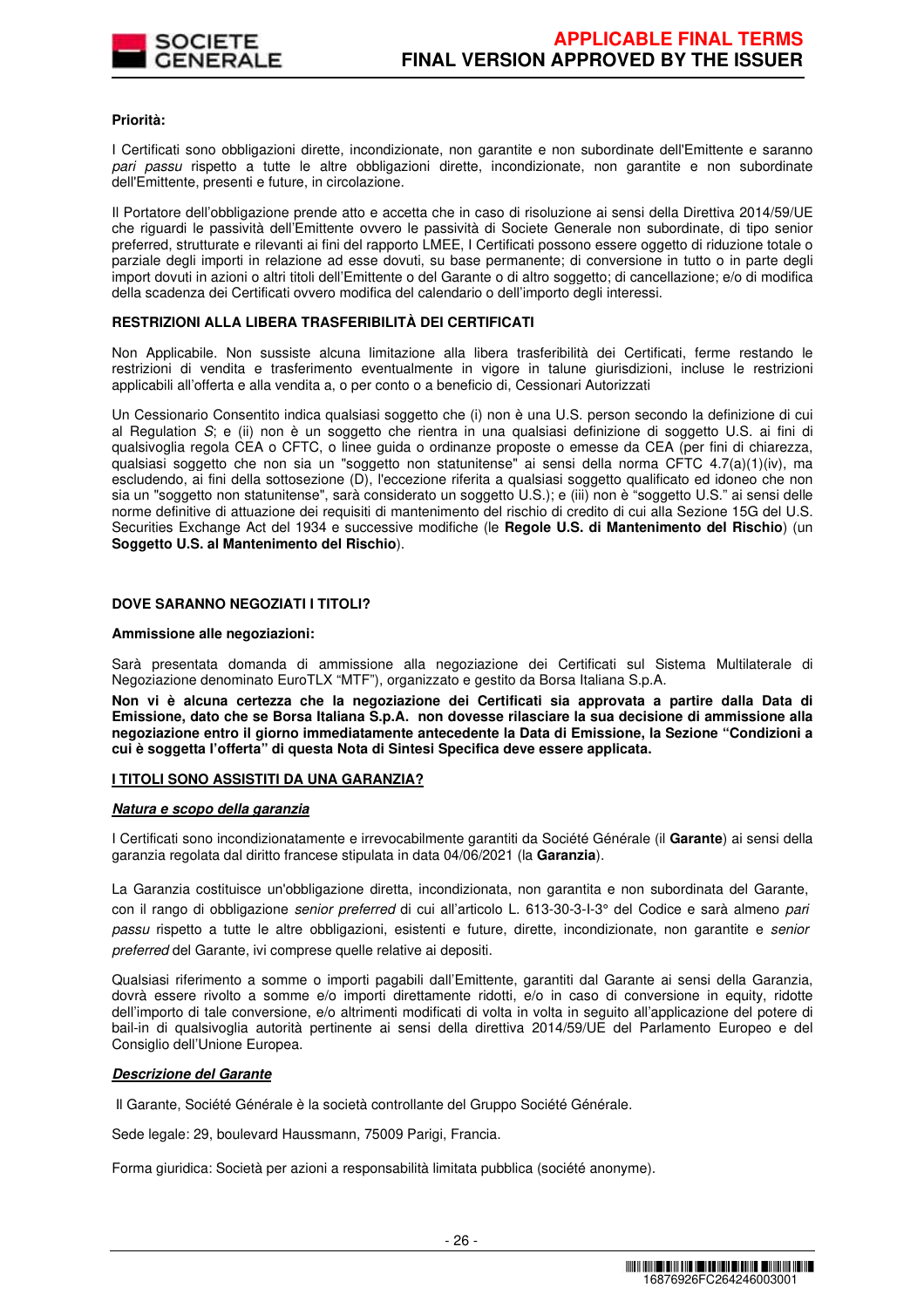

Legislazione di riferimento dell'Emittente: diritto francese.

Paese di costituzione: Francia

Legal entity identifier (LEI) : O2RNE8IBXP4R0TD8PU41

Il Garante può intraprendere su base regolare, come ciò è definito nelle condizioni fissate dal French Banking and Financial Regulation Committee, tutte le operazioni salvo quelle sopra menzionate, ivi inclusa in particolare l'attività di brokeraggio assicurativo.

In generale, il Garante può svolgere, per conto proprio, per conto di terzi o congiuntamente, tutte le attività finanziarie, commerciali, industriali, relative all'agricoltura, alla proprietà personale o immobiliare, direttamente o indirettamente legate alle attività sopra menzionate o che possono facilitare lo svolgimento di tali attività.

# **Informazioni finanziarie chiave del Garante:**

#### **Conto economico**

| In miliardi di euro                                                                                                                                                                          | <b>Primo Trimestre</b><br>2021 (non<br>soggetto a<br>revisione) | 31.12.2020<br>(soggetto a<br>revisione) | <b>Primo Trimestre</b><br>2020 (non<br>soggetto a<br>revisione) | 31.12.2019<br>(soggetto a<br>revisione) |
|----------------------------------------------------------------------------------------------------------------------------------------------------------------------------------------------|-----------------------------------------------------------------|-----------------------------------------|-----------------------------------------------------------------|-----------------------------------------|
| Reddito netto da interessi (o<br>equivalente)<br>(Totale interessi attivi e passivi)***                                                                                                      | N/A                                                             | 10,473                                  | N/A                                                             | 11,185                                  |
| Reddito netto da fee e commissioni<br>(Fee Totali e spese)                                                                                                                                   | N/A                                                             | 4,917                                   | N/A                                                             | 5,257                                   |
| Perdita netta da riduzione durevole<br>di valore delle attività finanziarie<br>(Costo del rischio)                                                                                           | (276)                                                           | (3,306)                                 | (820)                                                           | (1,278)                                 |
| Reddito netto da trading<br>(Utili e perdite nette su transazioni<br>finanziarie)                                                                                                            | N/A                                                             | 2,851                                   | N/A                                                             | 4,460                                   |
| Misura della performance finanziaria<br>utilizzata dall'emittente nel bilancio<br>quale l'utile operativo<br>(Margine operativo lordo)                                                       | 1,497                                                           | 5,399                                   | 492                                                             | 6,944                                   |
| Utile o perdita netta (per il bilancio<br>consolidato utile o perdita netta<br>attribuibile ai possessori di<br>strumenti di capitale della<br>capogruppo)<br>(Utile netto,quota del gruppo) | 814                                                             | (258)                                   | (326)                                                           | $3,248*$                                |

#### **Stato patrimoniale**

| In miliardi di euro                        | <b>Primo</b><br>Trimestre<br>2021 (non<br>soggetto a<br>revisione) | 31.12.2020<br>(soggetto a<br>revisione) | 31.12.2020<br>(soggetto a<br>revisione) | 31.12.2019<br>(soggetto a<br>revisione) | #Valore<br><b>risultante</b><br>dal piùl<br>recente<br>processo<br>ldi<br>revisione<br>e<br><b>valutazione</b><br><b>prudenziale</b><br>(SREP) |
|--------------------------------------------|--------------------------------------------------------------------|-----------------------------------------|-----------------------------------------|-----------------------------------------|------------------------------------------------------------------------------------------------------------------------------------------------|
| Totale attività<br>(Totale Attività)       | 1.503,0                                                            | 1.462,0                                 | 1.507,7                                 | 1.356,3                                 | N/A                                                                                                                                            |
| Debiti senior<br>(Titoli di debito emessi) | 137,2                                                              | 139.0                                   | 139.6                                   | 125,2                                   | N/A                                                                                                                                            |
| Debiti subordinati<br>(Debiti Subordinati) | 16,2                                                               | 15,4                                    | 15.0                                    | 14,5                                    | N/A                                                                                                                                            |
| Prestiti e crediti dalla<br>clientela      | 456,5                                                              | 448,8                                   | 461,8                                   | 450,2                                   | N/A                                                                                                                                            |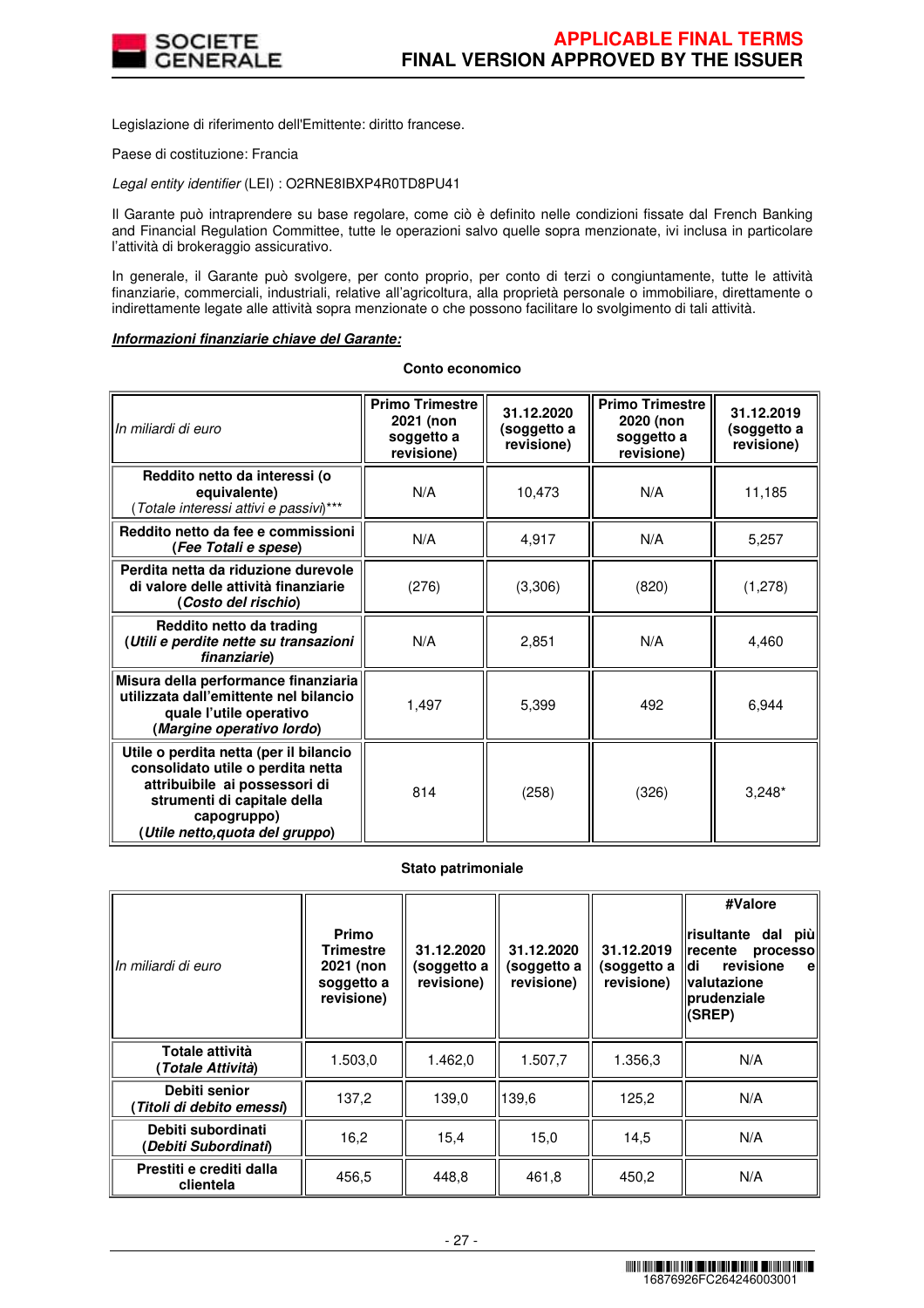

| (Prestiti ai clienti e costi<br>ammortizzati)                                                                                                                                                  |                |             |       |       |          |
|------------------------------------------------------------------------------------------------------------------------------------------------------------------------------------------------|----------------|-------------|-------|-------|----------|
| Depositi dalla clientela<br>(Depositi dalla clientela)                                                                                                                                         | 467,7          | 456,1       | 442,6 | 418,6 | N/A      |
| <b>Totale capitale</b><br>(Patrimoni netto, subtotale<br>equity, quota del gruppo)                                                                                                             | 62,9           | 61,7        | 62,6  | 63,5  | N/A      |
| Prestiti non performing<br>(sulla base di importo netto<br>iscritto in bilancio / prestiti<br>e crediti)<br>(Prestiti dubbi)                                                                   | 17,4           | 17,0        | 16,6  | 16,2  | N/A      |
| Rapporto di Common<br>Equity Tier 1 capital (CET1)<br>(o altro rapporto di capitale<br>di adeguatezza prudenziale<br>a seconda dell'emissione)<br>(Rapporto di Common<br><b>Equity Tier 1)</b> | $13,5\%$ $(1)$ | 13,4%(1)    | 12,6% | 12,7% | 9,03% ** |
| Rapporto di capitale totale<br>(Rapporto di capitale totale)                                                                                                                                   | $19,1%$ $(1)$  | 19,2%(1)    | 18,0% | 18,3% | N/A      |
| Rapporto di leva calcolato<br>secondo il quadro<br>regolamentare applicabile<br>(Rapporto di leva CRR a<br>pieno carico)                                                                       | $4,5\%$ (1)    | $4,8\%$ (1) | 4,2%  | 4,3%  | N/A      |

\* Dal 01 gennaio 2019, in linea con le modifiche allo IAS 12 "Imposte sul Reddito", il risparmio fiscale relativo al pagamento di cedole su subordinati senza date e note fortemente subordinate, in precedenza registrate nelle riserve consolidate, è ora riconosciuto come reddito nella linea "imposte sul reddito".

\*\*Considerando i buffers regolamentari combinati, il livello del rapporto CET1 che attiverebbe il meccanismo dell'Importo Massimo Distribuibile sarebbe pari a 9,03% al 31 marzo 2021.

\*\*\* I titoli in corsivo si riferiscono ai titoli utilizzati nel bilancio

(1) Phased-in ratio

#### **Rischi chiave specifici del garante**

Considerando che Société Générale è garante e controparte delle operazioni di copertura dell'Emittente, gli investitori sono essenzialmente esposti al rischio di credito di Société Générale e non hanno ricorso nei confronti dell'Emittente in caso di inadempimento dell'Emittente.

## **QUALI SONO I RISCHI CHIAVE SPECIFICI DEI TITOLI?**

La vendita dei Certificati prima della prevista data di scadenza determinerà la perdita della protezione totale dell'importo investito**.**

Benché sia oggetto di impegni di market making, la liquidità del prodotto può essere influenzata dal verificarsi di circostanze eccezionali che potrebbero rendere difficile vendere il prodotto o comunque ad un prezzo che produce la perdita totale o parziale dell'importo investito.

I Certificati possono essere rimborsati anticipatamente automaticamente quando il livello del(i) Sottostante(i) raggiungono un certo livello. Gli Investori non beneficeranno della performance del(i) Sottostante(i) successivamente a tal evento.

Il valore di mercato dei Certificati dipende dall'evoluzione dei parametri di mercato al momento dell'uscita (livello dei prezzi dei Sottostanti, tassi di interesse, volatilità e credit spreads) e può pertanto comportare un rischio di perdita totale o parziale dell'importo inizialmente investito

Il verificarsi di eventi non legati al Sottostante (quali la modifica di previsioni di legge, inclusa la normativa fiscale, eventi di forza maggiore) possono determinare il rimborso anticipato dei Certificati e quindi la perdita totale o parziale dell'importo investito.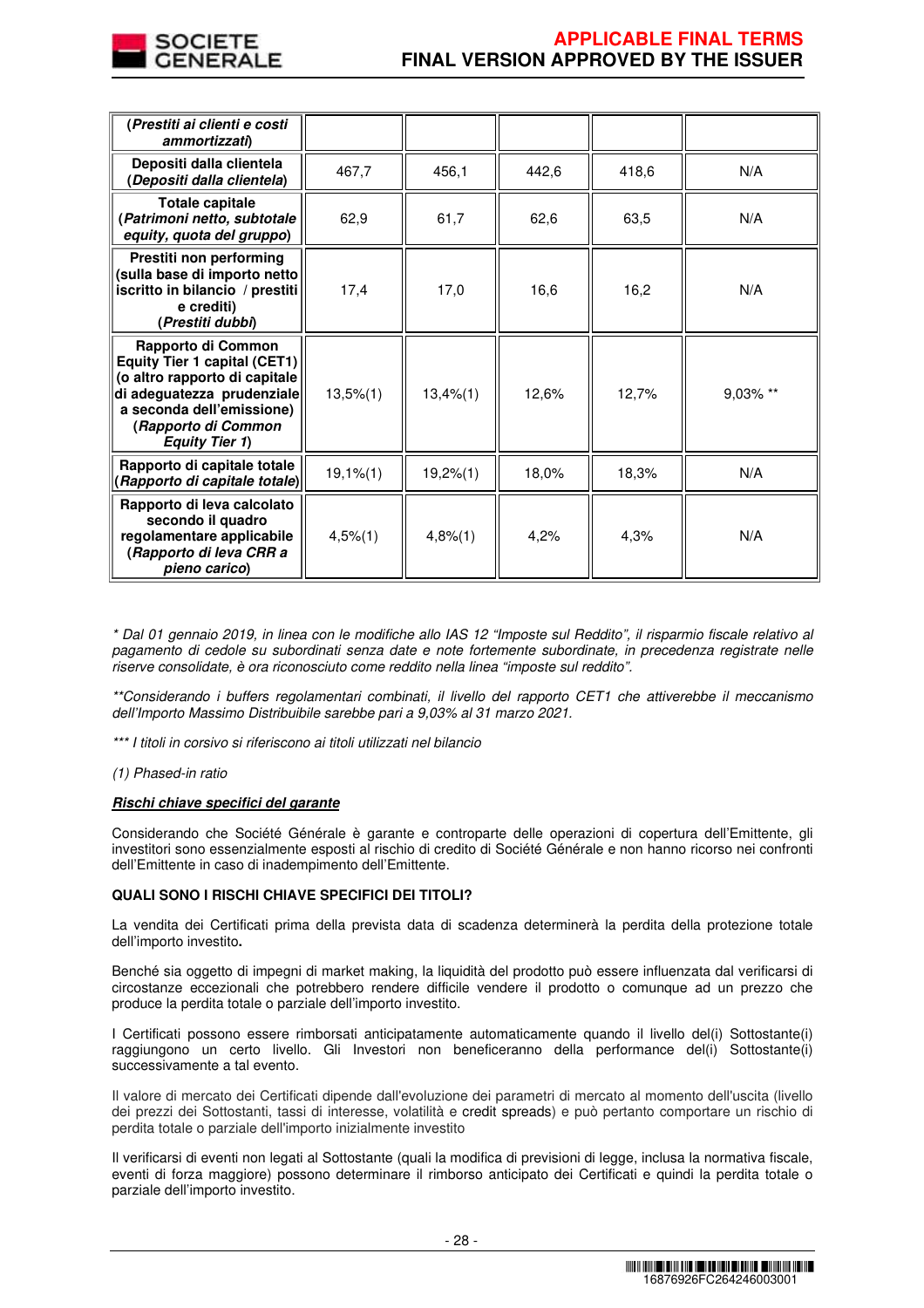

Il verificarsi di eventi relativi al Sottostante ovvero a operazioni di copertura può determinare la necessità di rettifiche, de-indicizzazioni, sostituzione del Sottostante, e di conseguenza a perdite del capitale investito, anche in caso di prodotti a capitale protetto.

Se la valuta di riferimento delle attività principali dell'investitore è diversa da quella del prodotto, l'investitore è esposto al rischio di cambio, in particolare in caso di controlli sul cambio, che potrebbero ridurre l'importo investito.

## **SEZIONE D – INFORMAZIONI CHIAVE SULL'OFFERTA AL PUBBLICO DEI TITOLI E/O SULL'AMMISSIONE ALLE NEGOZIAZIONI SU DI UN MERCATO REGOLAMENTATO**

## **IN BASE A QUALI CONDIZIONI E ORIZZONTE TEMPORALE POSSO INVESTIRE IN QUESTI TITOLI?**

## **DESCRIZIONE DELLE MODALITÀ DELL'OFFERTA:**

#### **Giurisdizione dell'offerta al pubblico non esente:** Italia

## **Periodo di Offerta:**

Dal 25 gennaio 2022 (incluso) alle 09:00 CET (Central European Time) al 01 febbraio 2022 (incluso), alle 16:00 CET, salvo chiusura anticipata del Periodo di Offerta, come descritto di seguito.

I Certificati verranno collocati:

(a) all'interno dei locali del Collocatore, presso le loro sedi e le filiali;

(b) mediante offerta fuori sede ai sensi dell'articolo 30 e dell'articolo 31 del d.lgs 24 febbraio 1998 n. 58 come successivamente modificato (il "Testo Unico della Finanza") dal 25 gennaio 2022 alle 9.00 CET al 27 gennaio 2022 (incluso), alle 16.00 CET;

salvo chiusura anticipata del Periodo d'Offerta come descritto di seguito.

Il Collocatore che intendono collocare i Certificati attraverso l'offerta fuori sede ai sensi dell'articolo 30 del Testo Unico della Finanza raccoglieranno i Moduli di adesione - invece che direttamente presso le loro filiali e uffici attraverso consulenti finanziari abilitati all'offerta fuori sede ai sensi dell'articolo 31 del Testo Unico della Finanza.

Ai sensi dell'articolo 30, comma 6, del Testo Unico della Finanza, la validità e l'efficacia dei contratti sottoscritti tramite Offerta Fuori Sede è sospesa per un periodo di 7 (sette) giorni dalla data di sottoscrizione del Modulo di Adesione da parte del relativo investitore.

Entro tale periodo gli investitori possono comunicare al relativo Collocatore il loro recesso, senza dover pagare alcun costo o commissione.

**Prezzo di Offerta:** I Certificati saranno offerti al Prezzo di Emissione, una parte del quale, pari al massimo al 2,00%, è costituita dalla commissione di distribuzione dovuta in via anticipata dal Garante a Deutsche Bank SpA, Piazza del Calendario, 3, 20126 Milano (il **Collocatore**)

#### **Condizioni a cui è soggetta l'offerta:**

L'offerta dei Certificati è subordinata alla loro emissione e a qualunque condizione aggiuntiva contenuta nei termini generali di attività degli intermediari finanziari, dagli stessi notificate agli investitori.

L'Emittente si riserva il diritto di chiudere il Periodo di Offerta prima della scadenza inizialmente stabilita per qualunque motivo.

L'Emittente si riserva il diritto di ritirare l'offerta e annullare l'emissione dei Certificati per qualunque motivo e in un qualsiasi momento alla Data di Emissione o precedentemente alla stessa. Resta inteso che qualora un potenziale investitore abbia richiesto la sottoscrizione e l'Emittente eserciti tale diritto, tale potenziale investitore non avrà alcun diritto di sottoscrivere o acquistare altrimenti i Certificati.

In ogni caso, l'avviso agli investitori relativo alla chiusura anticipata o al ritiro, a seconda dei casi, sarà pubblicato sul sito web dell'Emittente (http://prospectus.socgen.com).

La validità dell'offerta è soggetta al rilascio dell'autorizzazione alla negoziazione sull'EuroTLX da parte di Borsa Italiana S.p.A. entro e non oltre il giorno immediatamente precedente alla Data di Emissione; diversamente, l'offerta deve considerarsi ritirata e l'emissione annullata. L'Emittente s'impegna a presentare per tempo la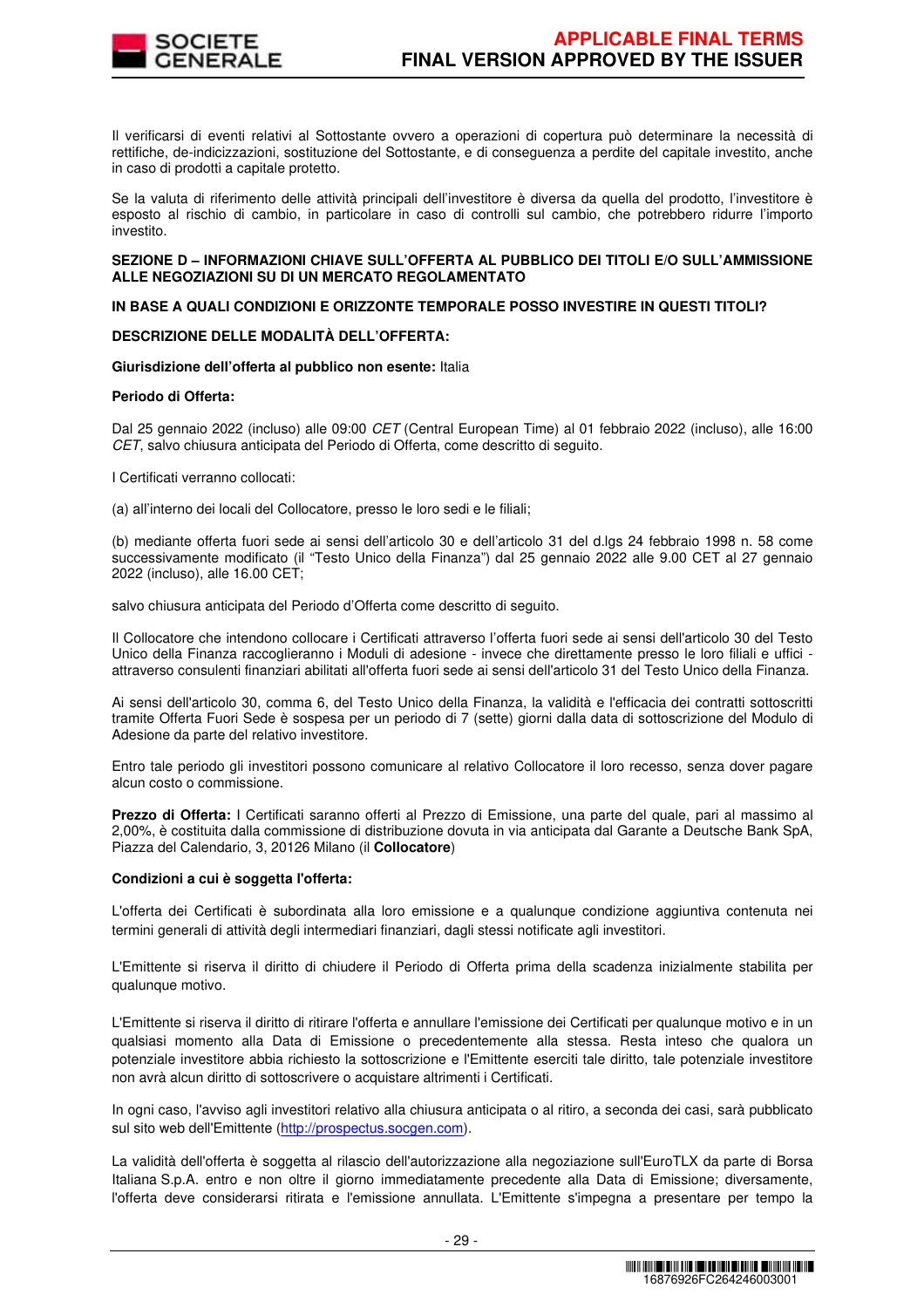

relativa domanda a Borsa Italiana S.p.A., al fine di consentire a Borsa Italiana S.p.A. di prendere una decisione, in base ai suoi regolamenti, entro il giorno immediatamente precedente alla Data di Emissione.

**Prezzo di Emissione:** EUR 100 per Certificato di Denominazione Specificata di EUR 100

## **Stima delle spese totali relative all'emissione o all'offerta, includendo la stima di eventuali spese applicate all'investitore dall'Emittente o dall'offerente:**

I costi di entrata, impliciti nel Prezzo di Emissione e calcolati al 18/01/2022 (la **data di lancio dell'emissione**), applicati all'investitore dall'Emittente o dall'Offerente sono pari al 2,7106% (2,00 % costi di collocamento, 0,7106% altri costi). I costi di entrata e i potenziali costi ricorrenti e le potenziali penali di uscita anticipata possono avere un impatto sul rendimento che l'investitore può ottenere dall'investimento.

**Piano di distribuzione:** Il prodotto è destinato ad investitori al dettaglio e sarà offerto in Italia

#### **CHI è L'OFFERENTE E/O IL SOGGETTO CHE CHIEDE L'AMMISSIONE ALLE NEGOZIAZIONI ?**

Societe Generale in quanto Dealer

Tour Société Générale - 17 Cours Valmy

92987 Paris La Défense Cedex, France

Sede legale : 29, boulevard Haussmann, 75009 Paris, France.

Forma giuridica: Società per azioni a responsabilità limitata pubblica (société anonyme).

Legislazione di riferimento: diritto francese.

Paese di costituzione: Francia

#### **PERCHÈ QUESTO PROSPETTO VIENE PRODOTTO?**

Questo prospetto è stato predisposto in relazione all'offerta al pubblico dei Certificati.

**Ragioni dell'offerta o dell'ammissione alle negoziazioni: i** proventi netti dell'emissione dei Certificati saranno utilizzati per le finalità generali di finanziamento del Gruppo Société Générale, che comprende il generare profitti.

**Uso dei proventi e importo stimato dei proventi: I proventi netti dell'emissione dei Certificati saranno utilizzati per le finalità generali di finanziamento del Gruppo Société Générale, che comprende il generare profitti.** 

**Impegno di sottoscrizione**: E' in essere un impegno di sottoscrizione a fermo con**:** Societe Generale.

#### **Interessi delle persone fisiche e giuridiche coinvolte nell'emissione/offerta :**

Ad eccezione delle eventuali commissioni dovute al Dealer,e per quanto l'Emittente ne sa, nessuna persona coinvolta nell'emissione dei Certificati ha un interesse rilevante nell'Offerta.

Il Dealer e le sue affiliate si sono impegnate, e potrebbero in futuro impegnarsi, in operazioni di investment banking e/o commercial banking transactions, e potrebbero nel corso ordinario del business eseguire altri servizi per l'Emittente e le sue affiliate.

Société Générale ricoprirà i ruoli di fornitore di strumenti di copertura a favore dell'Emittente e di Agente di Calcolo dei Certificati.

La possibilità di conflitti di interesse tra i vari ruoli di Société Générale, da un lato, e, d'altro lato, tra quelli di Société Générale nello svolgimento di questi ruoli e quelli dei Portatori dei Certificati, non può escludersi.

Inoltre, considerata l'attività bancaria di Société Générale, conflitti di interesse potrebbero sorgere tra gli interessi di Société Générale nello svolgimento di tali attività (inclusa la detenzione di informazioni non pubbliche in relazione ai sottostanti dei Certificati) e quelli dei Portatori dei Certificati. Infine, le attività di Société Générale sullo/sugli strumento/i finanziario/i sottostante/i, per conto della proprietà ovvero per conto dei propri clienti, oppure il porre in essere transazioni di copertura, può anche avere un impatto sul prezzo di questi strumenti e sulla loro liquidità, e ciò potrebbe configgere con gli interessi dei Portatori dei Certificati.

Société Générale ricoprirà i ruoli di fornitore di strumenti di copertura a favore dell'Emittente e di Agente di Calcolo dei Certificati.